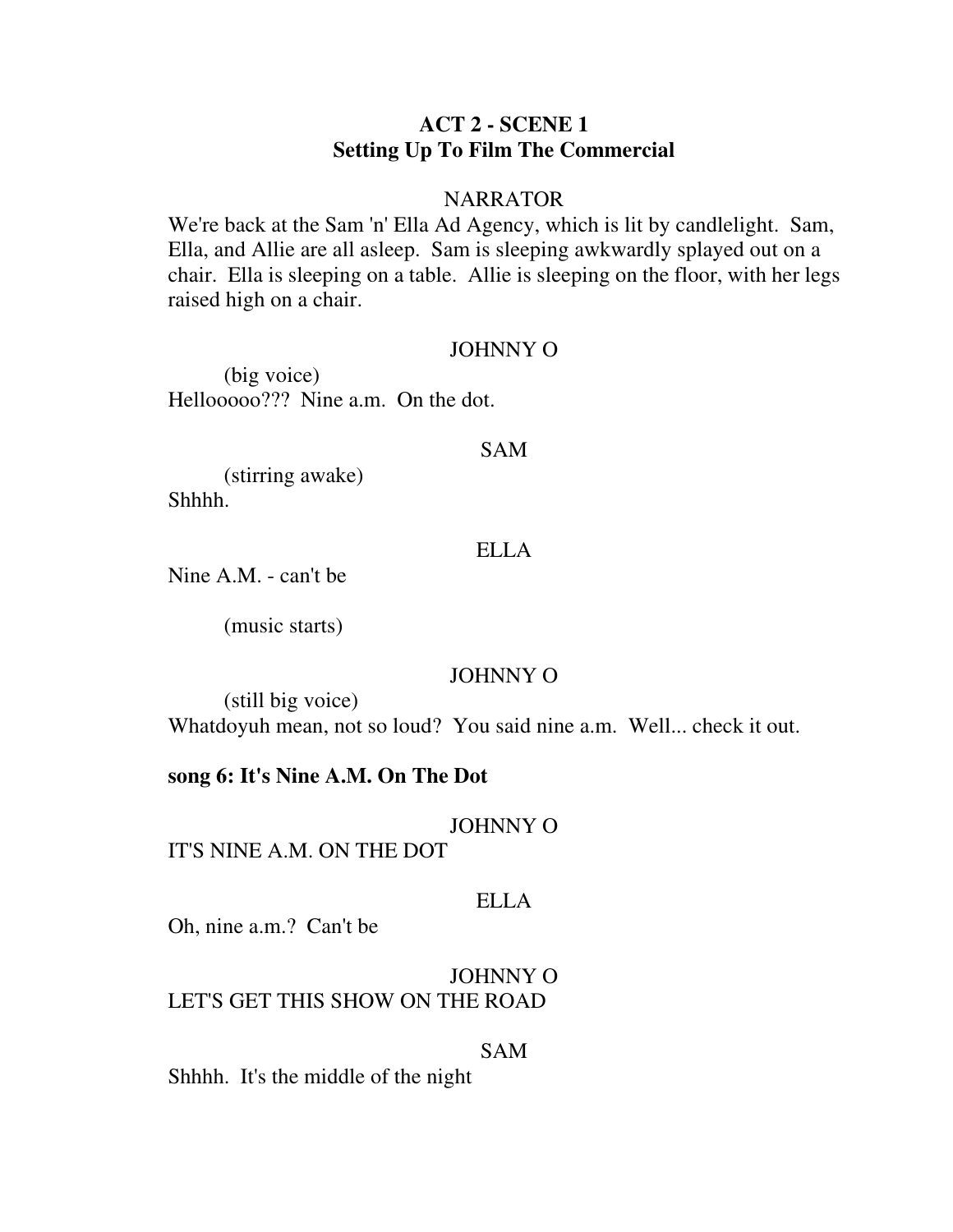#### JOHNNY O

#### SHIT, OR GET OFF THE POT

## **ALLIE**

Oh, my head hurts

### JOHNNY O

## THIS PUMPKIN SPICED NIGHTMARE IS READY TO EXPLODE Who's got the script?

 (ALLIE, stirring awake - holds up the eviction notice - JOHNNY O grabs it)

You've got two days to vacate? Eviction by court order? I don't get it. (ALLIE flips the paper over)

Oh..

(JOHNNY O is silently reading the script)

This is the script? It says, 'they ski - they fall in love - thanks to the bra' That's the script?

 (SAM, still struggling to wake up, shake heads 'yes' - JOHNNY O throws the script down)

Oh, come on, people - move it, move it, move it -

#### SAM

(holding his head)

Wait. What happened last night? I remember writing the script, and then...

#### ELLA

...happy hour

#### ALLIE

 (head rises slowly, ALLIE is squinting) Happy hour? I'll take another Yeager

#### JOHNNY O

It's morning, people - morn---ing. Today is the day. We make viral history. Remember?

IT'S NINE A.M. ON THE DOT LET'S GET YOUR ASSES IN GEAR ALLIE, WAKE UP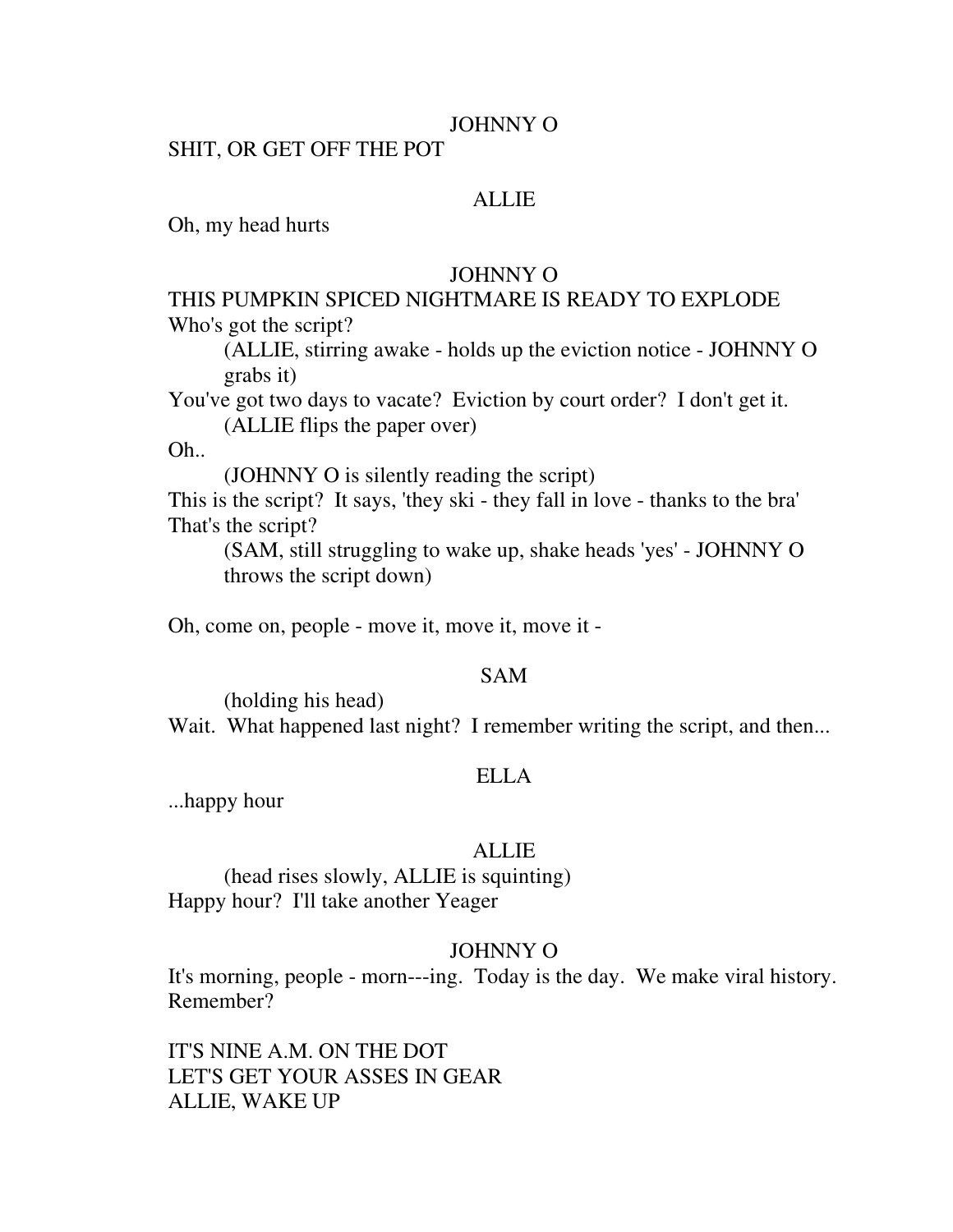## ALLIE

WHAT

#### ELLA

## JOHNNY, WE LOVE YOU, BUT

#### SAM, ELLA, ALLIE

### GET THE HELL OUT OF HERE

SAM

Johnny. Allie. Come here. This is what I need you to do. PICTURE YOURSELF AT THE TOP OF A MOUNTAIN, THE WIND WHIPPING THROUGH YOUR HAIR

#### ALLIE

 (patting JOHNNY O's head) What hair?

#### SAM

## YOU STEADY YOUR FEET AND YOU ANCHOR YOUR SKIS GETTING READY TO FLY THROUGH THE AIR

### JOHNNY O

I'm the king of the world!

SAM

YOU BOTH MAKE THE LEAP - YOU'RE PICKING UP SPEED WITH A SWOOSH AND A WHOOSH AND A CRY (ALLIE and JOHNNY O pretend to be skiing) (JOHNNY O takes ALLIE'S hand)

### JOHNNY O

Can I hold your hand?

### SAM

YOU COME TO A STOP - YOU'RE FALLING IN LOVE (SAM holds up bra) AND THIS IS THE REASON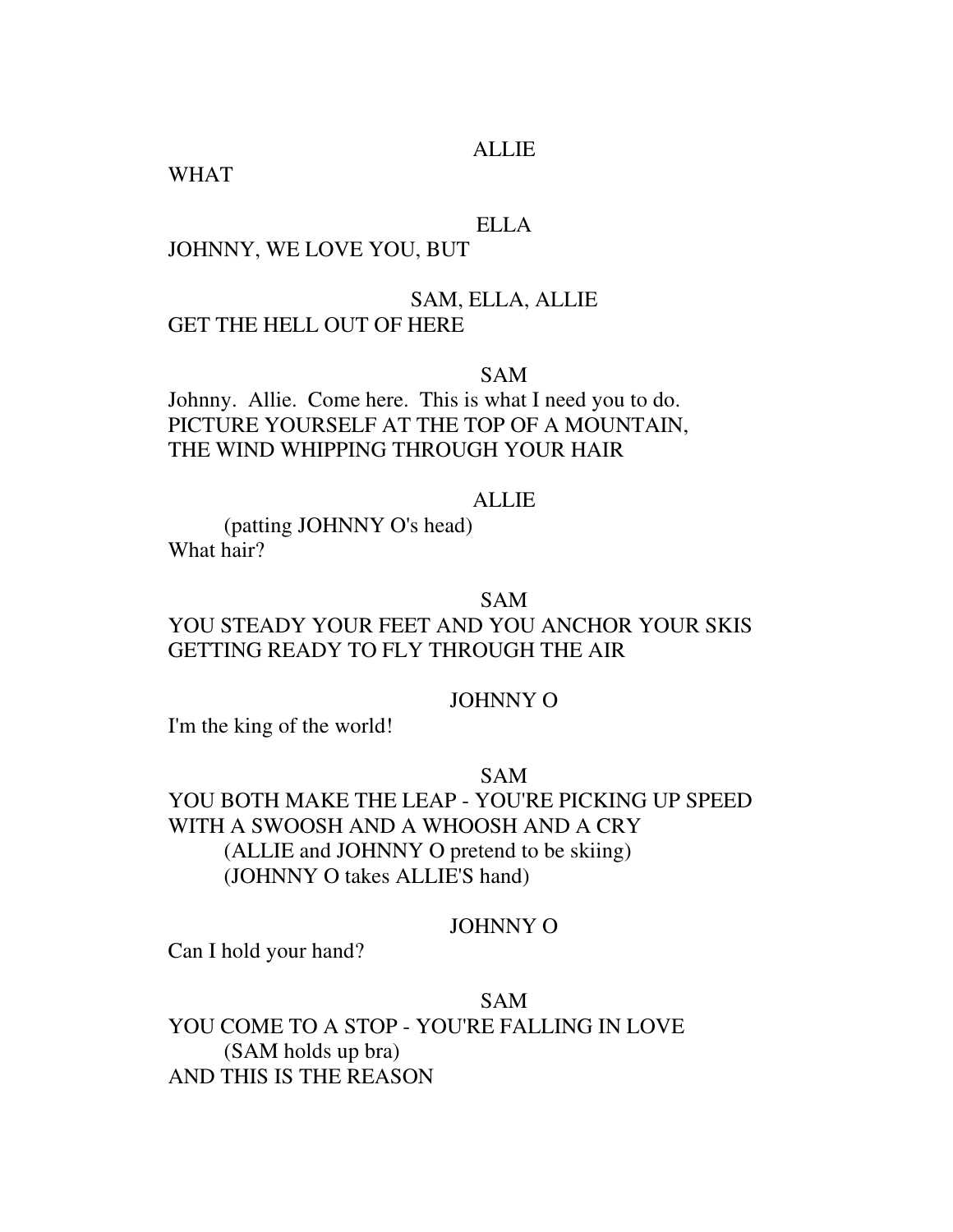#### ELLA

## HOW CAN THIS BE THE REASON

## SAM

## I'M TELLING YOU THIS IS THE REASON WHY

## ELLA

Wait. Hold on a sec. They ski. They fall in love. And it's because of the bra? Does that make any sense to anyone?

(ALLIE & JOHNNY O think, then shake heads 'no')

### SAM

Commercials don't have to make sense. They have to sell. Period. (SAM holds up bra) And this... is going to sell. (SAM looks at watch) Holy crap. Look at the time! Time's a-wastin'! Let's do this. IT'S NINE A.M. ON THE DOT

#### ALLIE

Actually, it's nine sixteen

### SAM

## WHO'S PUTTIN' THE PROPS IN PLACE

#### ELLA

That would be me, mister director, sir

#### SAM

#### LET'S GET THIS BABY SHOT

### JOHNNY O

That's what I'm sayin'

#### SAM

LET'S MOVE IT, MOVE IT, MOVE IT COME ON, PEOPLE, PICK UP THE PACE ALLIE AND JOHN - GO 'N' GET INTO COSTUME WHILE EL, SET THE STAGE, MY DEAR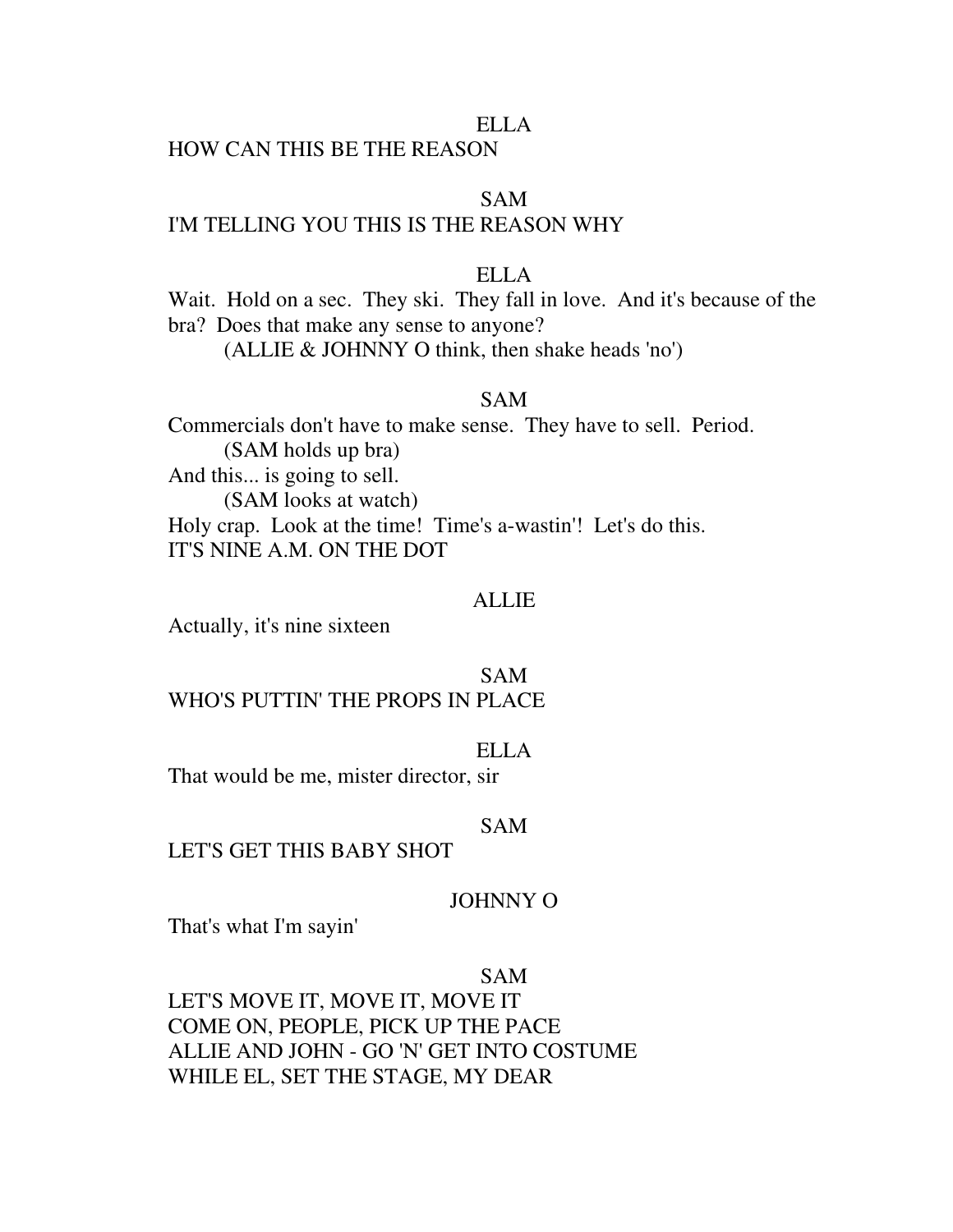#### ELLA

 (looking around) Hmmmm. Easier said than done HONEY, YOU KNOW THAT WE'RE GONNA NEED SNOW THEY CAN'T SKI ON WOOD FLOOR VENEER

## SAM

Don't worry about the snow - we've got special effects are for (SAM to ELLA) COME, GIVE ME A HAND WITH THIS GREEN SCREEN AND STAND HELP ME SET IT UP IN THE BEST SPOT

#### NARRATOR

Johnny O and Allie enter wearing ski attire

## ELLA

"Ah," HERE COME OUR STARS

## SAM

IT'S TIME TO SELL BRAS THIS COULD BE OUR LAST SHOT

#### ALLIE

LET'S MAKE THIS SO DAMN HOT

## SAM, ELLA, ALLIE, JOHNNY O WE'LL SHOW THE WORLD WHAT WE'VE GOT

#### ELLA

Can someone help me move this?

#### ALLIE

Does this scarf make me look fat?

## ELLA

Ready

#### ALLIE

Ready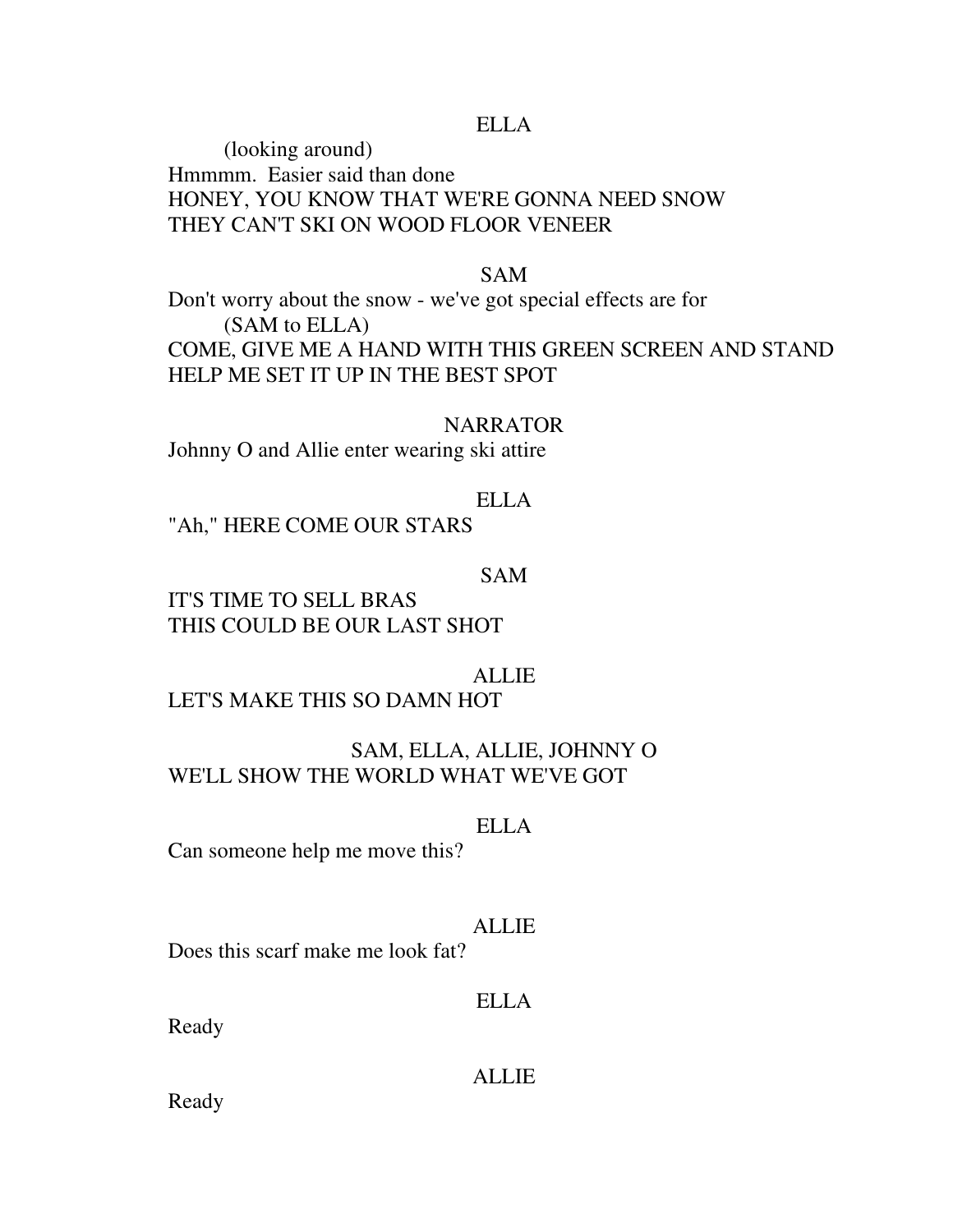### JOHNNY O

Ready

## SAM

Ready Lights... camera...

#### ALLIE

actionnnnnnnn!!!

#### SAM

Hey, only I can say that (ALLIE bows to SAM) action!

## **ACT 2 - SCENE 2 Filming The Commercial - Day One**

## SAM

O.K., everyone. Places. Lights! Camera! Action!

## JOHNNY O

Wait, wait, hold on. All I've got is this... (JOHNNY O holds up the script) "They ski. They fall in love. And it's because of the bra?" What exactly do

you want us to do?

 (ALLIE stands with hands on hips - head to the side, listening intently)

#### SAM

Johnny. Do what you do best. Improvise. Allie. Same. And... action!

## ALLIE

Hang on a sec, boss. You *know* I'm not an actress, right? If you want me to talk, I need some written dialogue... and some cue cards!

### SAM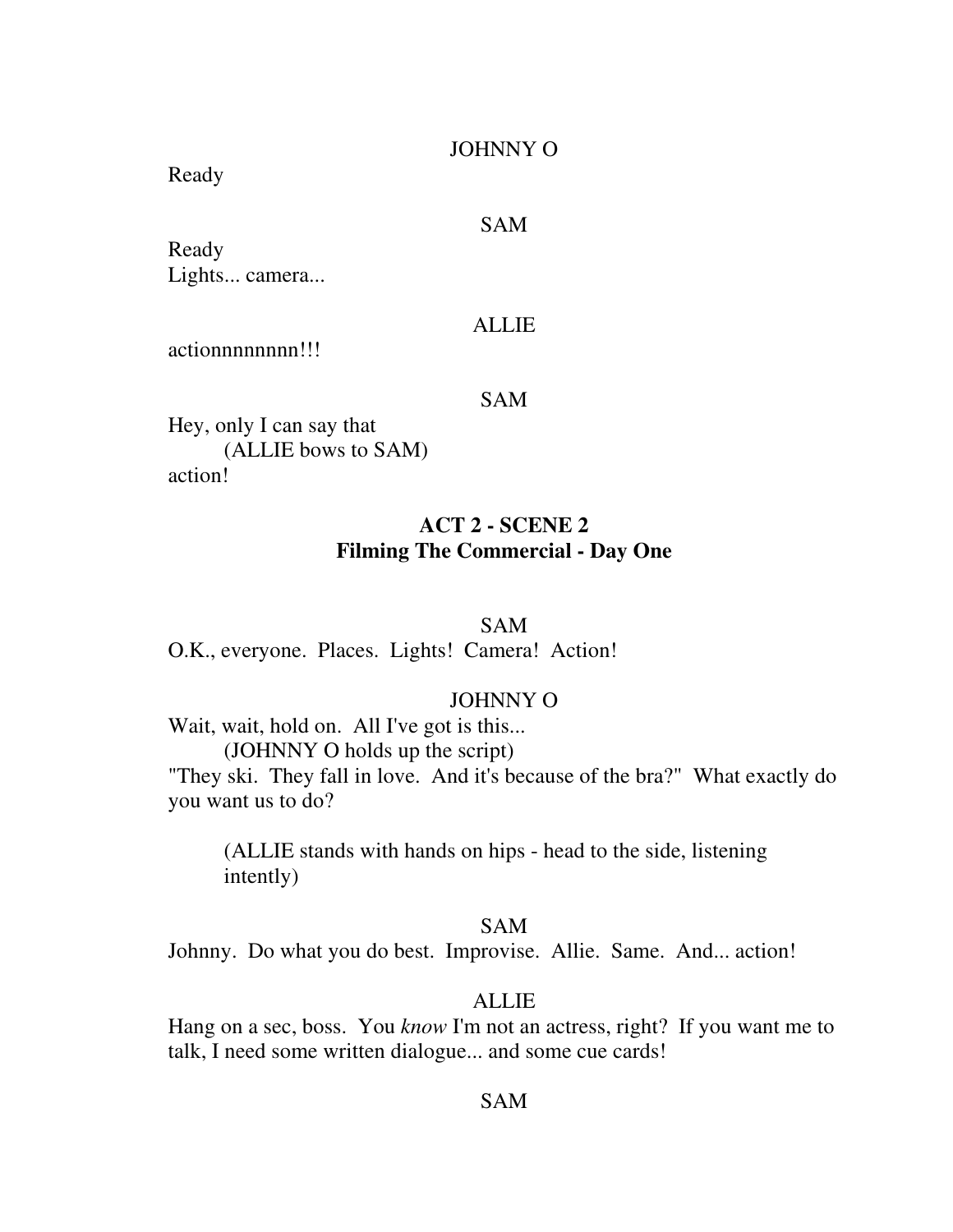Allie, I know you're not an actress. That's why we have Johnny, here. Let him do all the talking. You just react to what he says. Now, here's the format. We start with the opening jingle. Then, Johnny will improvise the scene. Then... at the very end, we'll sing the closing jingle. El, Allie, you guys remember the jingles, don't you?

### JOHNNY O

There are jingles?

### ELLA

Sang them all night in the bar. Until they threw us out.

#### ALLIE

Yeah, bartender hated the jingles.

## SAM

Well, I love 'em. Here's the opener... I'll start.

## **song 7a: Commercial Opener**

| <b>SPICE UP YOUR LIFE</b> | <b>SAM</b>       |
|---------------------------|------------------|
| <b>SPICE UP YOUR LIFE</b> | <b>ELLA</b>      |
| <b>SPICE UP YOUR LIFE</b> | <b>ALLIE</b>     |
| <b>GIRLFRIEND</b>         | <b>SAM</b>       |
| <b>MISTRESS</b>           | <b>ELLA</b>      |
|                           | SAM, ELLA, ALLIE |

OR WIFE

SAM And then, Johnny improvises... blah, blah, blah, and then, the closer.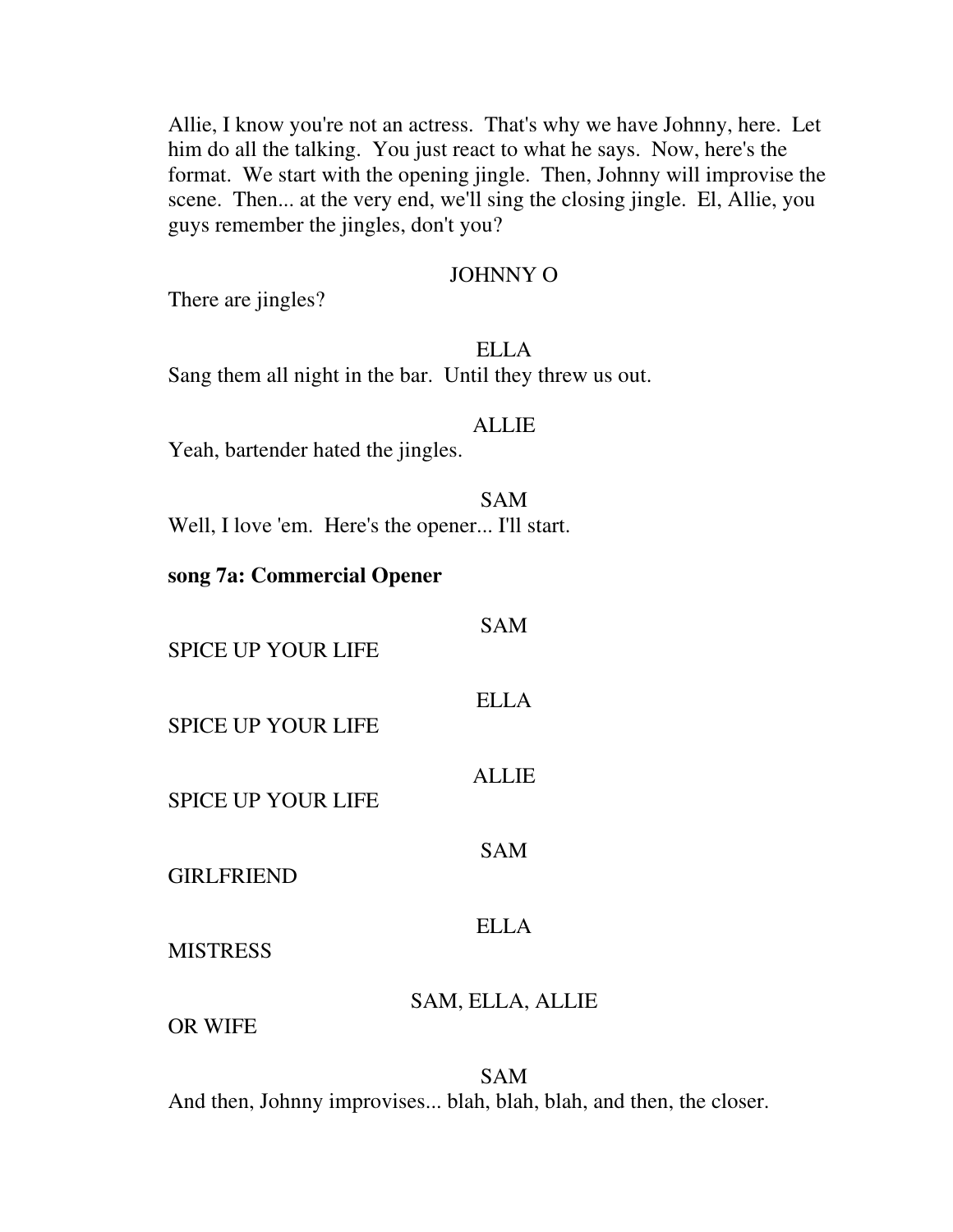**song 7b: Commercial Closing Jingle** 

SAM, ELLA, ALLIE THE PUMPKIN SPICED BRATTE...

## ALLIE

PUMPKIN SPICED BRATTE...

### SAM

OH, YEAH...

#### ALLIE

Ladies, it's the perfect thing to...

SAM, ELLA, ALLIE SPICE UP YOUR PUMPKINS... (ALLIE lifts bra and winks)

#### JOHNNY O

Catchy little tunes. (JOHNNY O sings) SPICE UP YOUR PUMPKINS... Radical.

## SAM

Let's do this. Johnny, Allie, you stand there. El, make it snow. I've got the camera. Green screen for the special effects. Pumpkin Spiced Bratte Commercial - take one. In three... two... one... action!

## **song 7a: Commercial Opening Jingle**

SPICE UP YOUR LIFE

### ELLA

SPICE UP YOUR LIFE

## ALLIE

SPICE UP YOUR LIFE

### SAM, ELLA, ALLIE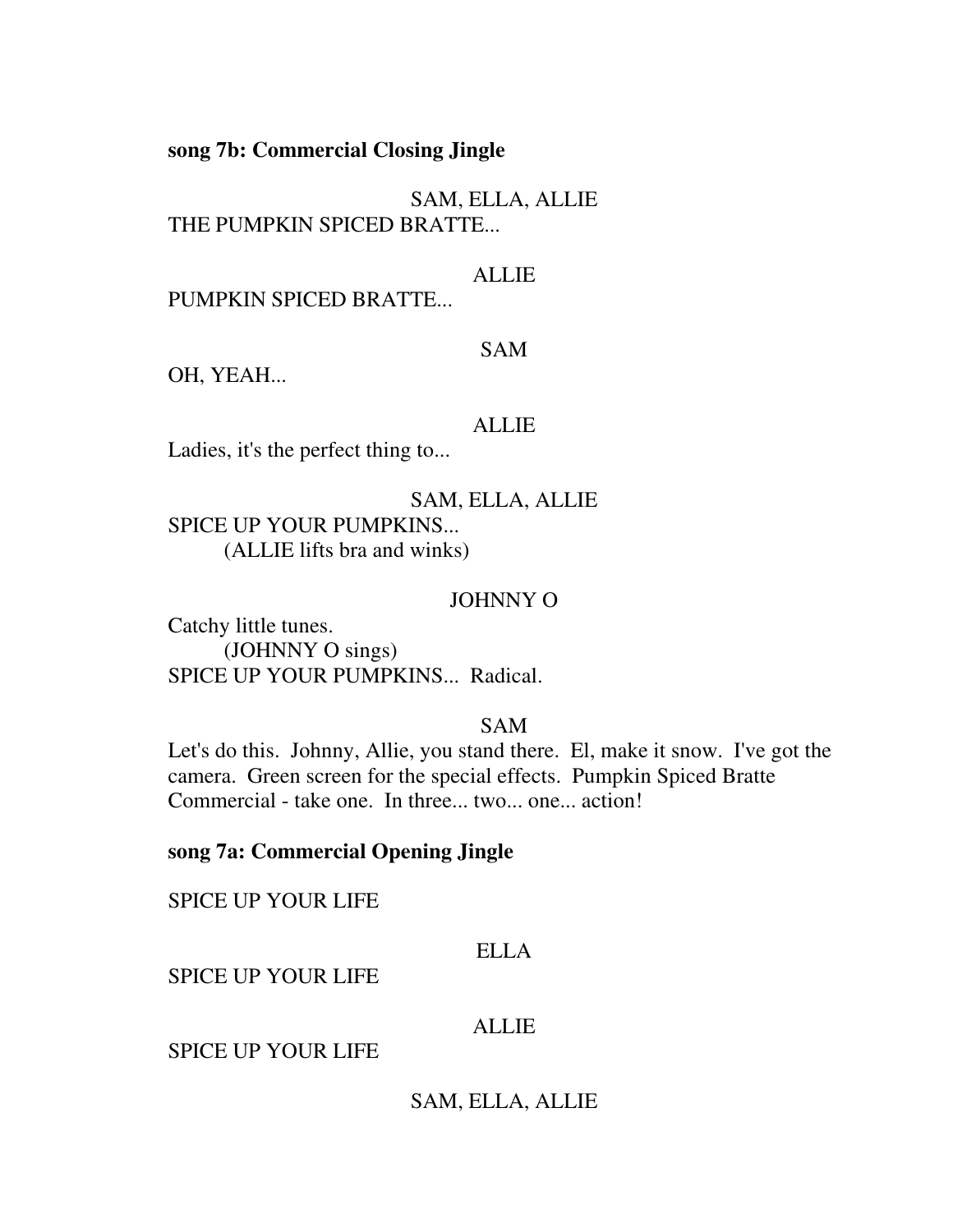### GIRLFRIEND, MISTRESS, OR WIFE

### NARRATOR

Johnny O and Allie are pretending to ski. They come to a stop.

## JOHNNY O

This has been the most wonderful day of my life. You know I love you. (ALLIE reacts with delight)

#### SAM

Cut! Johnny, you don't love her.

### JOHNNY O

I don't?

## SAM

Not yet. It's the *bra* that makes you fall in love. Sniff the air a bit, improv some dialogue, then focus on the bra. Then, and only then, you fall in love. Got it?

## JOHNNY O

Got it!

#### SAM

Pumpkin Spiced Bratte Commercial - take two. In three... two... one... action!

## **song 7a: Commercial Opening Jingle**

| <b>SPICE UP YOUR LIFE</b> | <b>SAM</b>   |
|---------------------------|--------------|
| <b>SPICE UP YOUR LIFE</b> | ELLA         |
| <b>SPICE UP YOUR LIFE</b> | <b>ALLIE</b> |
| <b>GIRLFRIEND</b>         | <b>SAM</b>   |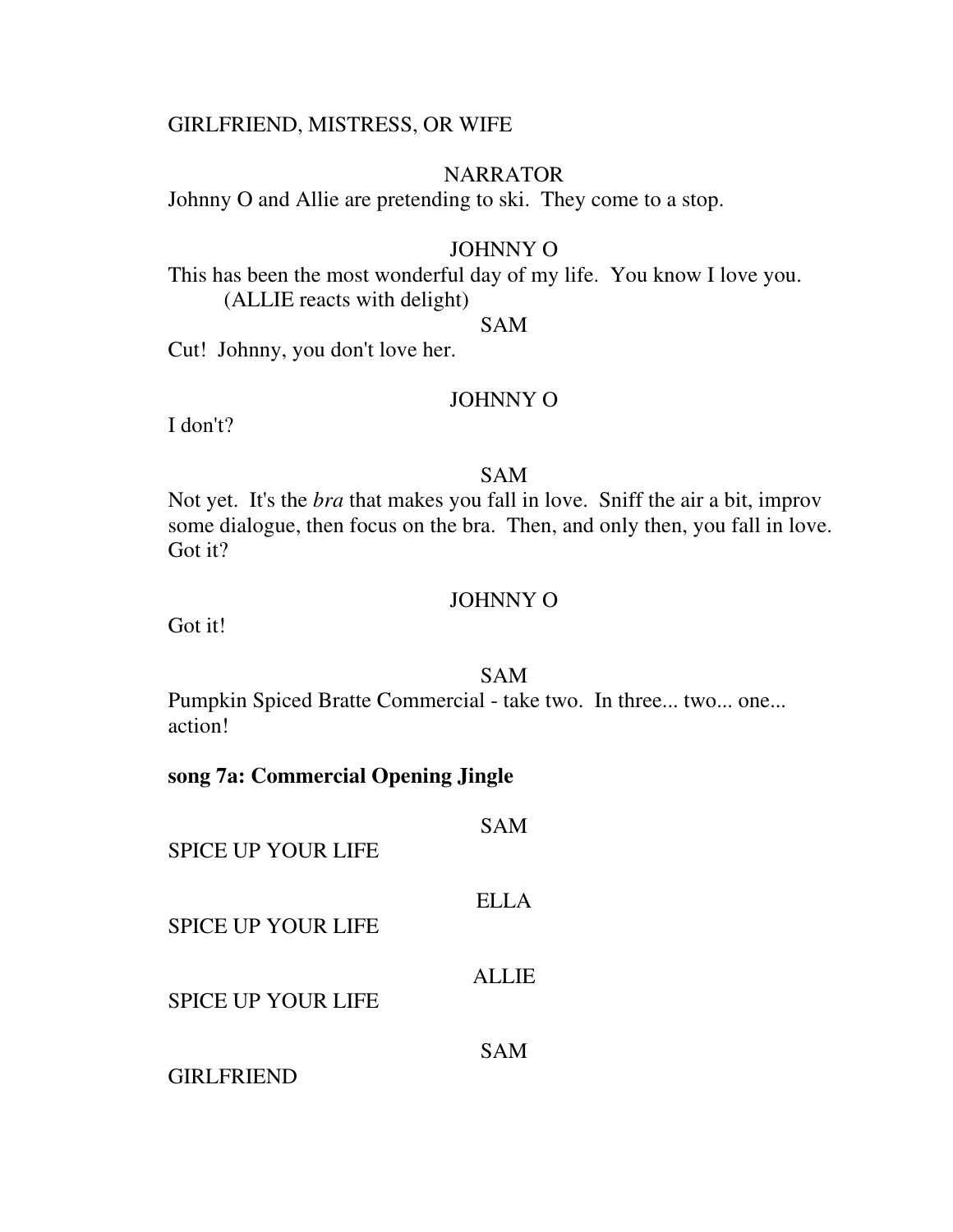### ELLA

**MISTRESS** 

## SAM, ELLA, ALLIE

OR WIFE

(JOHNNY O and ALLIE are 'skiing' - they come to a stop)

## JOHNNY O

This has been the most wonderful day of my life. You know I really *like* you.

 (JOHNNY O sniffs the air) That scent. That smell. It's... intoxicating! (JOHNNY O gets close to ALLIE'S bra - starts coughing uncontrollably)

## SAM

Cut!

## JOHNNY O

 (JOHNNY O is gasping) Sorry. Just need a minute. (beat) God, that smell is strong. (JOHNNY O takes a few sniffs) Cleared my sinuses, though.

## ELLA

Maybe we can sell it as a decongestant, too!

## SAM

People, people - focus. Let's get back to it. Pumpkin Spiced Bratte Commercial - take three. In three... two... one... action!

## **song 7a: Commercial Opening Jingle**

SAM

SPICE UP YOUR LIFE

## ELLA

SPICE UP YOUR LIFE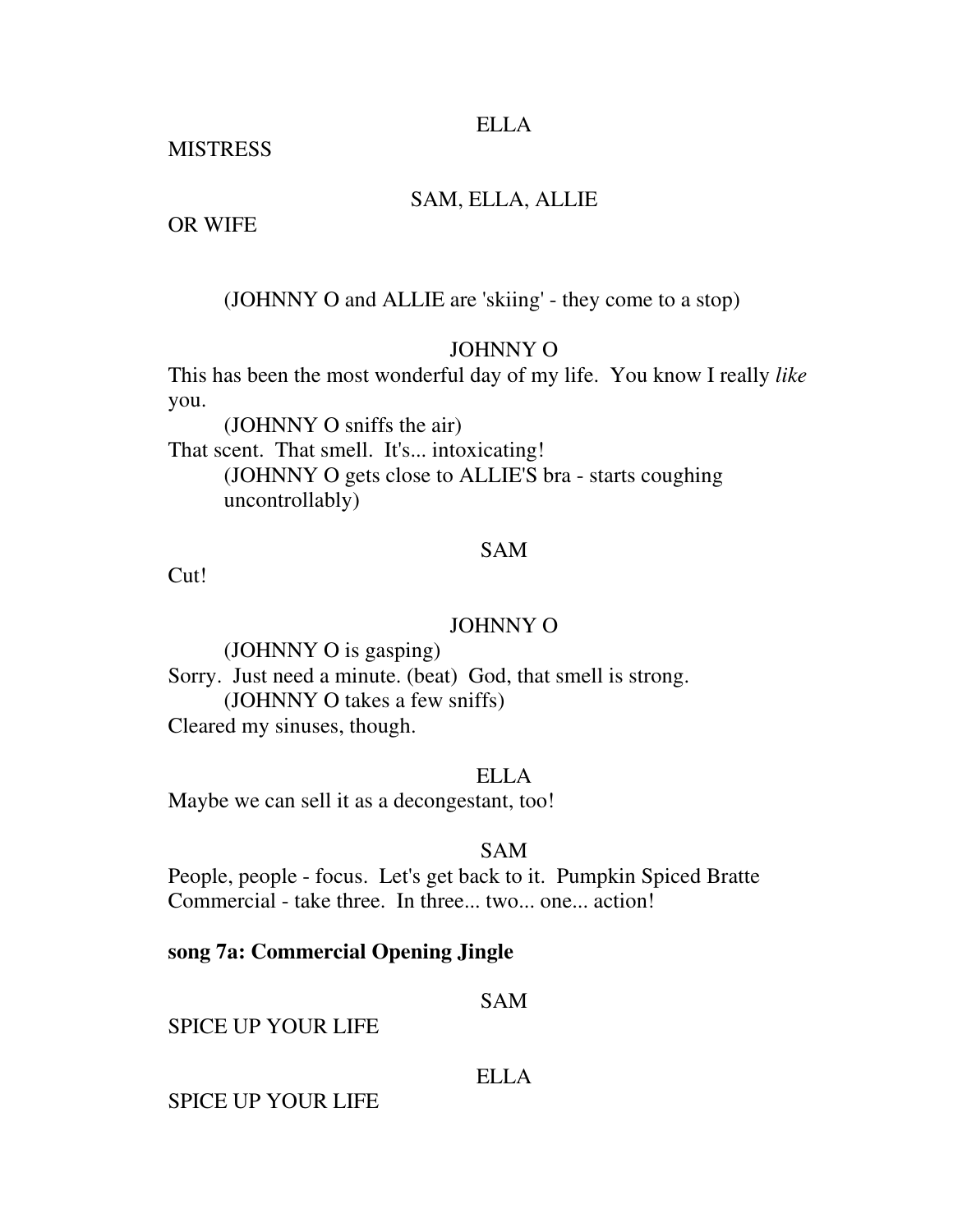#### ALLIE

SPICE UP YOUR LIFE

## SAM

GIRLFRIEND

### ELLA

**MISTRESS** 

### SAM, ELLA, ALLIE

OR WIFE

## (JOHNNY O and ALLIE are 'skiing' - they come to a stop) JOHNNY O

This has been the most wonderful day of my life. You know I really *like* you.

(JOHNNY O sniffs the air)

That scent. That smell. It's... intoxicating!

(JOHNNY O gets close to ALLIE'S bra)

I think I'm falling in love (beat) with your bra.

#### SAM

Cut! Johnny - come here. (JOHNNY O walks to SAM - SAM puts arm around JOHNNY O's shoulder)

John. You don't fall in love with her *bra*. You fall in love with *her*.

#### JOHNNY O

 (JOHNNY O getting testy) Well, maybe if I had a script...

### SAM

(frustrated)

You don't need a script. This is simple stuff. Any moron can do this.

(JOHNNY O gives SAM an evil look)

I... I didn't mean *any* moron could do what you do. You're not just *any* moron, you're...

#### ELLA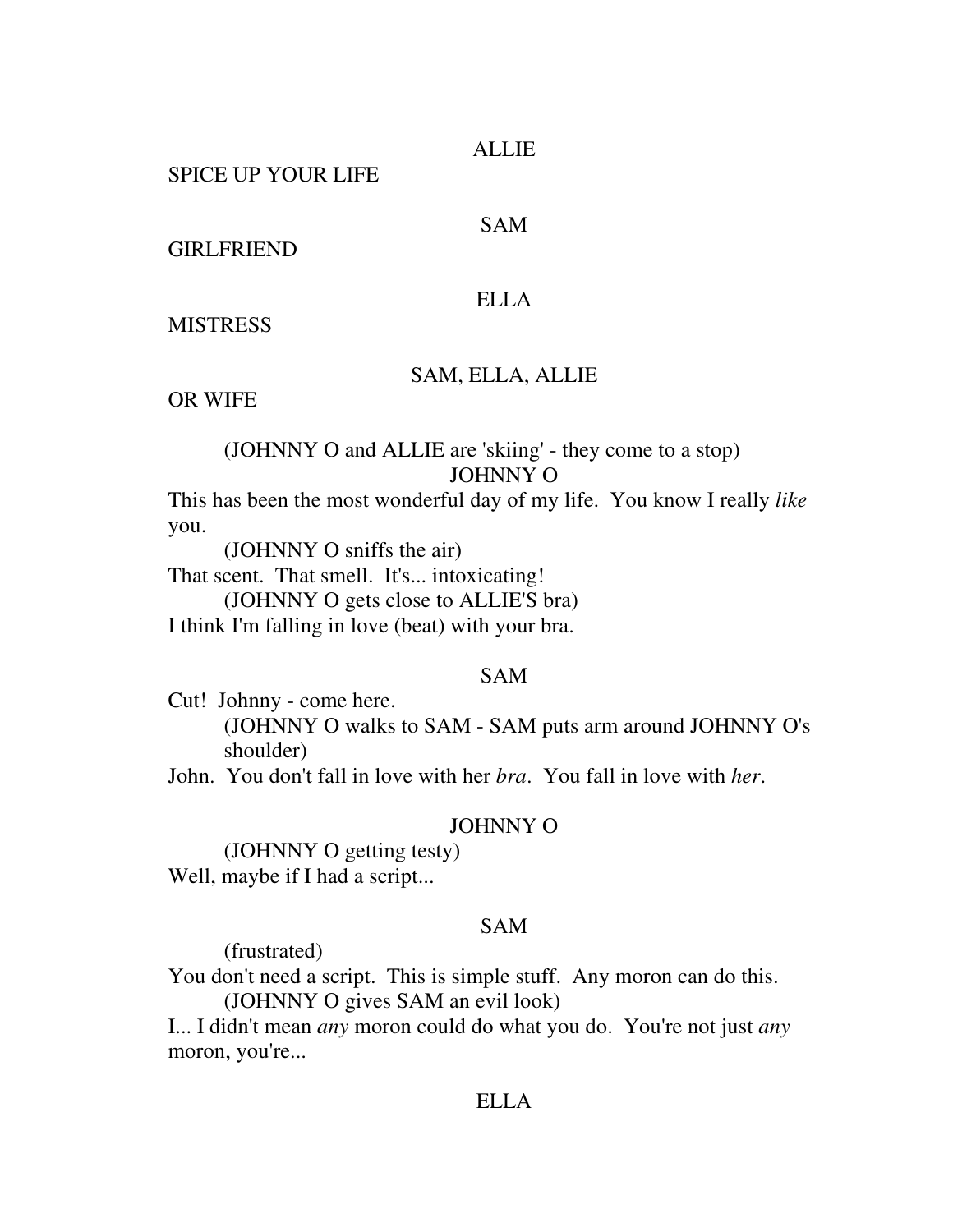(interrupting)

...Sam? Why don't we take five. I could use a break. Anyone else?

## **ALLIE**

I'd like to check my make-up. Be right back. (ALLIE exits)

## JOHNNY O

I could use a break. I'm startin' to tense up.

## SAM

Johnny. Bubbula. You are Johnny O - Boy Genius. Your improvs are legendary. Just keep doin' what you're doin' - it's gonna be epic!

 (JOHNNY O goes to a corner of the room - talking to himself, rehearsing)

## JOHNNY O

This has been the most *wonderful* day in my life. (beat) ...the most *amazing* day... (beat) ...the most *wonderfully amazing* day...

(SAM and ELLA huddle)

### SAM

 (soft voice) He's not that good.

## ELLA

Shhhhh. He'll hear you.

### SAM

Johnny O - Boy Idiot.

## JOHNNY O

What's that?

## SAM

I said. Johnny O - boy you are it!

 (ALLIE enters wearing sunglasses - positioning them in different ways)

## ALLIE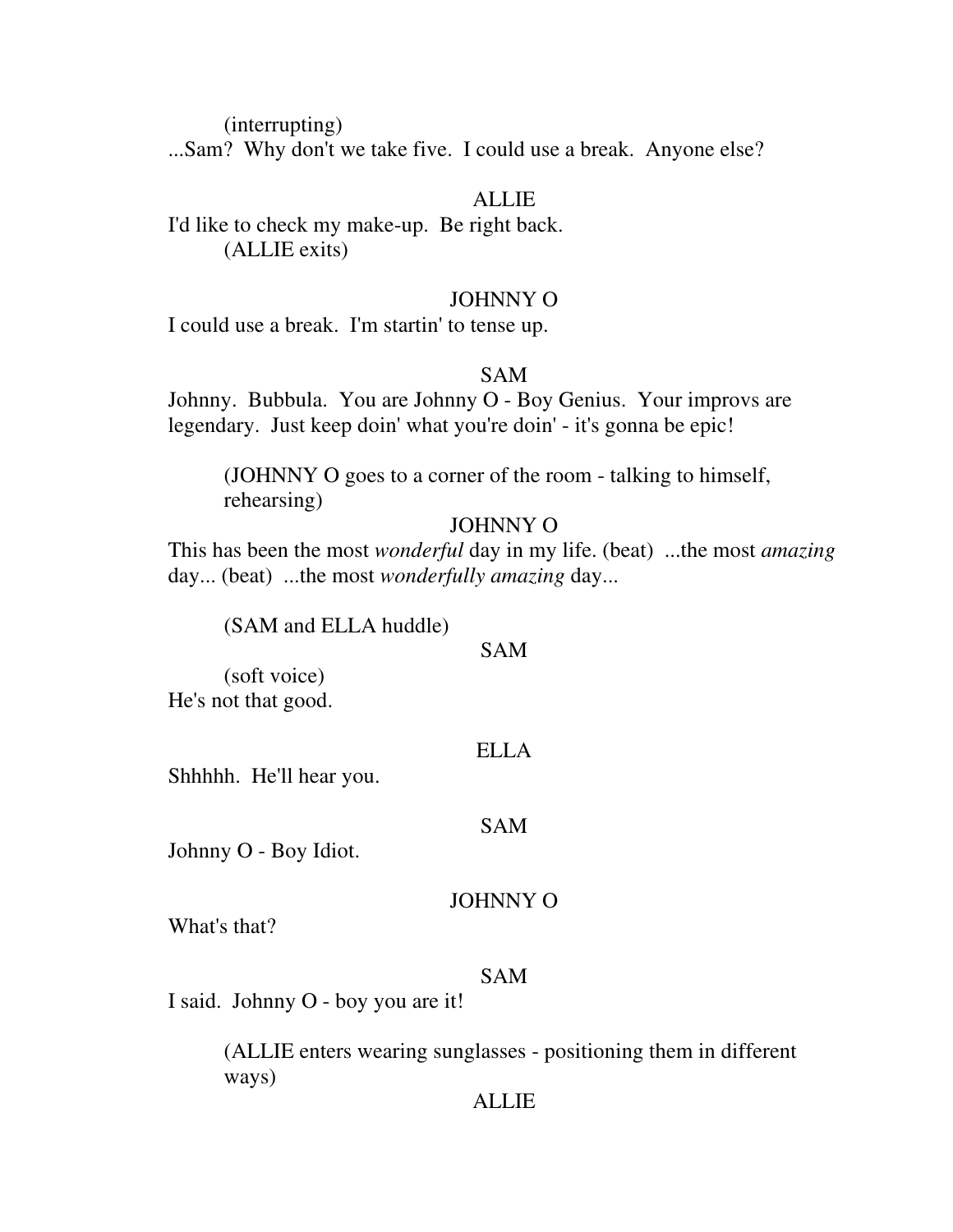So whatdoyuh think? Suns gotta shine bright on those ski slopes. (ALLIE strikes a pose) Do I look... sophisticated?

### ELLA

You look lovely, dear. (ELLA to SAM) Doesn't she look lovely?

#### SAM

 (deadpan) Lovely. Can we get on with this? Johnny? Ready?

#### JOHNNY O

Ready!

 (JOHNNY O takes position next to ALLIE - notices her sunglasses) Hey - I like those. Where are mine?

### ELLA

You don't need them, dear.

#### JOHNNY O

But I want a pair. We're skiing together - we should both be wearing sunglasses - like a real couple.

## SAM

 (SAM under his breath) A real couple-a...

#### ELLA

 (ELLA hands JOHNNY O a pair of sunglasses) Here. Take these.

## SAM

Those are mine! (beat) O.K. Johnny, Allie, put on your sunglasses and let's do this. Pumpkin Spiced Bratte Commercial - take four. In three... two... one... action!

## **song 7a: Commercial Opening Jingle**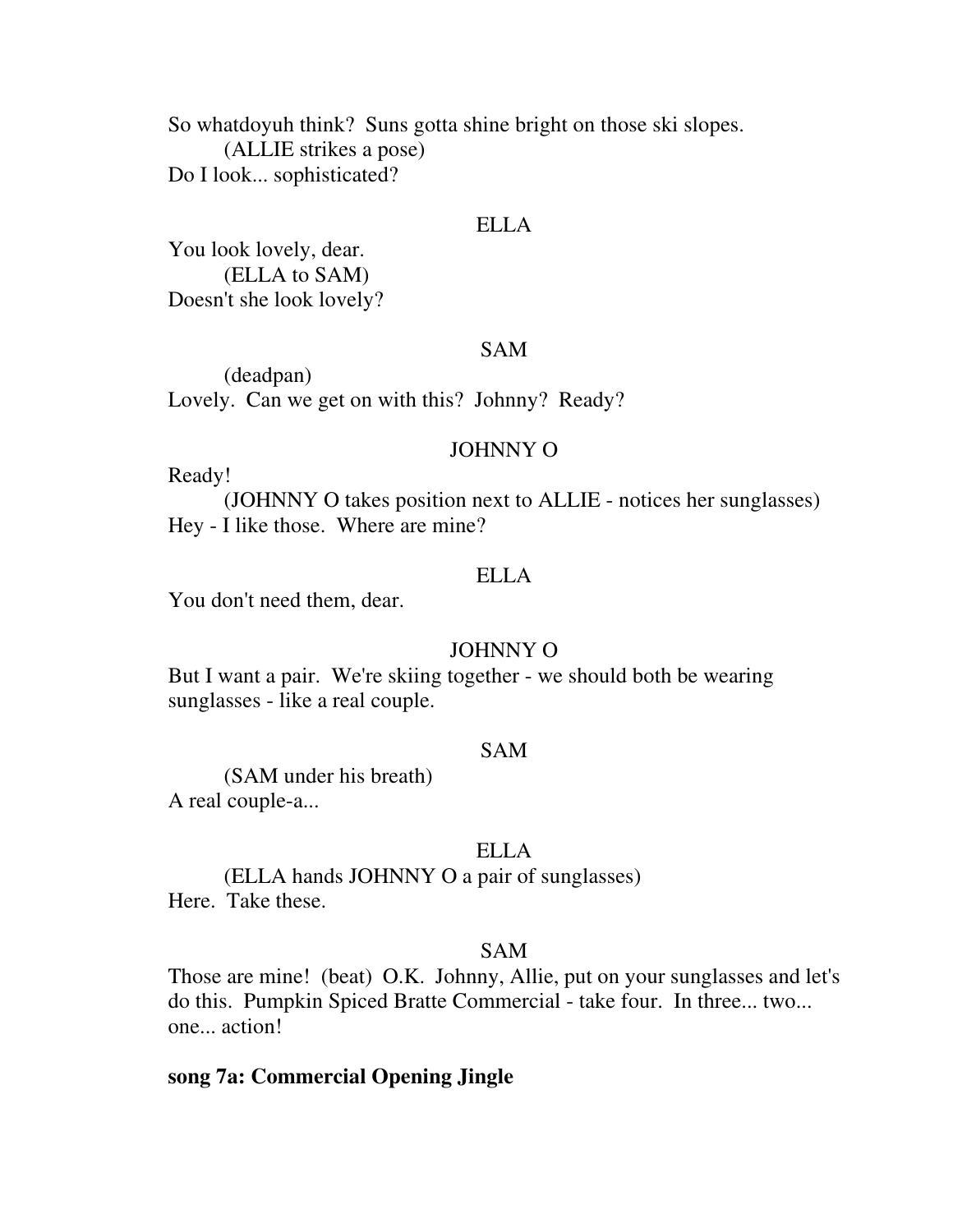| <b>SPICE UP YOUR LIFE</b> | <b>SAM</b>   |
|---------------------------|--------------|
| <b>SPICE UP YOUR LIFE</b> | ELLA         |
| <b>SPICE UP YOUR LIFE</b> | <b>ALLIE</b> |
| <b>GIRLFRIEND</b>         | <b>SAM</b>   |
| <b>MISTRESS</b>           | <b>ELLA</b>  |

## SAM, ELLA, ALLIE

OR WIFE

 (JOHNNY O and ALLIE are 'skiing' - they come to a stop) JOHNNY O

This has been the most wonderfully, amazing day of my life. You know I really *like* you.

 (JOHNNY O sniffs the air) That scent. That smell. It's... intoxicating! (JOHNNY O gets close to ALLIE'S bra - starts imitating Stevie Wonder, moving head side to side) ISN'T SHE LOVELY... ISN'T SHE WONDERFUL...

SAM

Cut! Cut! Cut! Johnny - what the hell was that?

## JOHNNY O

That, my friend was improvising. The sunglasses - totally inspiring. Made me think of Stevie Wonder. Cool, improv, huh?

## SAM

Not cool.

 (SAM rips sunglasses off of JOHNNY O's face) Now let's try this again. Ski. Smell the damn bra. Fall in love. That's it.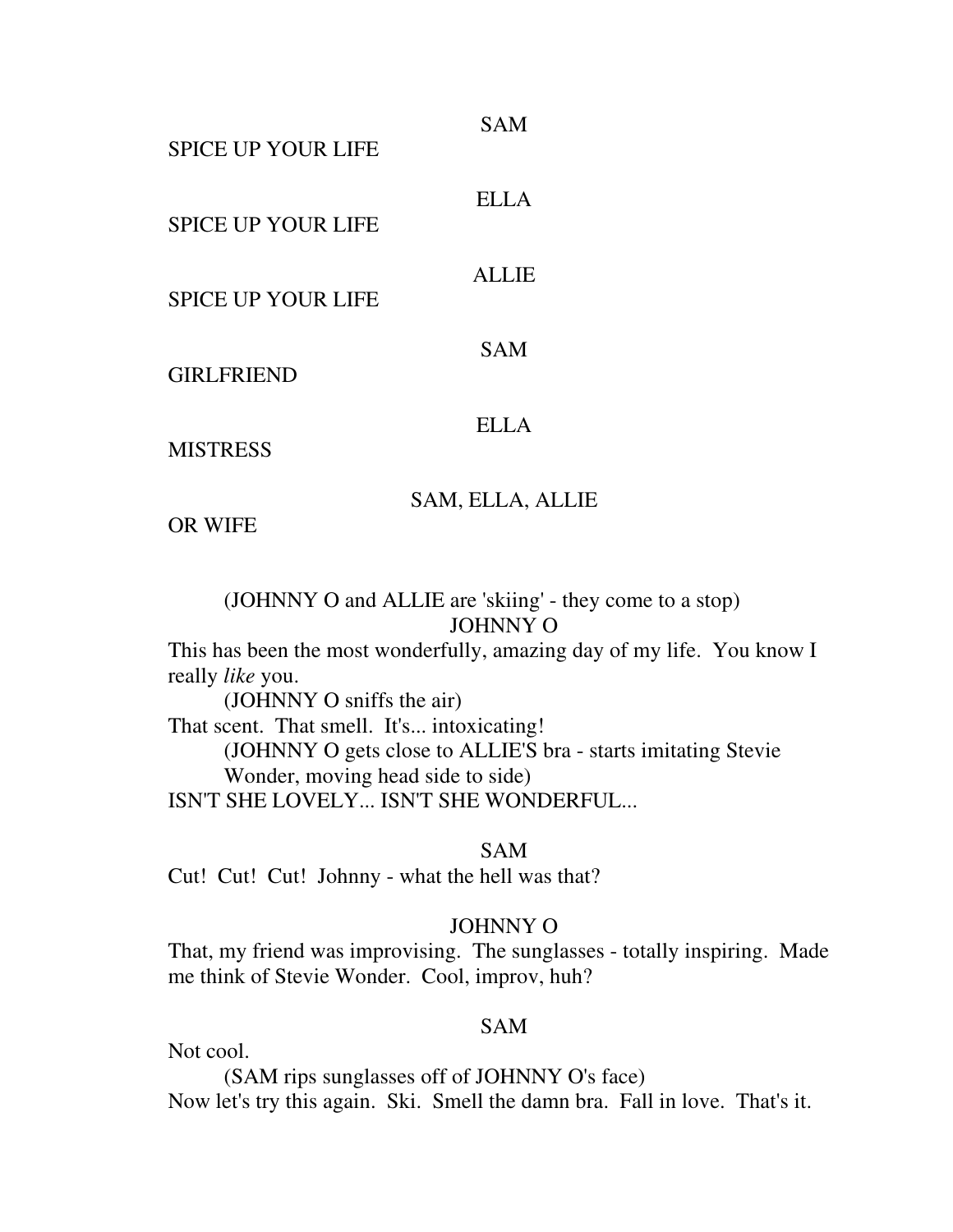### ELLA

Don't get upset. Remember your blood pressure

## SAM

 (steamed) My blood pressure's fine!

 (SAM looks at the cell phone/camera) Battery's almost drained. Got enough juice for one more take. Let's make this *the* one. And this time, no matter what happens, we don't stop beginning to end - we keep filming. Everyone ready? Pumpkin Spiced Bratte Commercial - take five. In three... two... one... action!

## **song 7a: Commercial Opening Jingle**

| <b>SPICE UP YOUR LIFE</b> | <b>SAM</b>       |
|---------------------------|------------------|
| <b>SPICE UP YOUR LIFE</b> | <b>ELLA</b>      |
| <b>SPICE UP YOUR LIFE</b> | <b>ALLIE</b>     |
| <b>GIRLFRIEND</b>         | <b>SAM</b>       |
| <b>MISTRESS</b>           | <b>ELLA</b>      |
| <b>OR WIFE</b>            | SAM, ELLA, ALLIE |

 (JOHNNY O and ALLIE are 'skiing' - they come to a stop) JOHNNY O This has been the most wonderfully, amazing, amazingly wonderful day of my life. You know I really *like* you. (JOHNNY O sniffs the air) That scent. That smell. It's... intoxicating! (JOHNNY O gets close to ALLIE'S bra)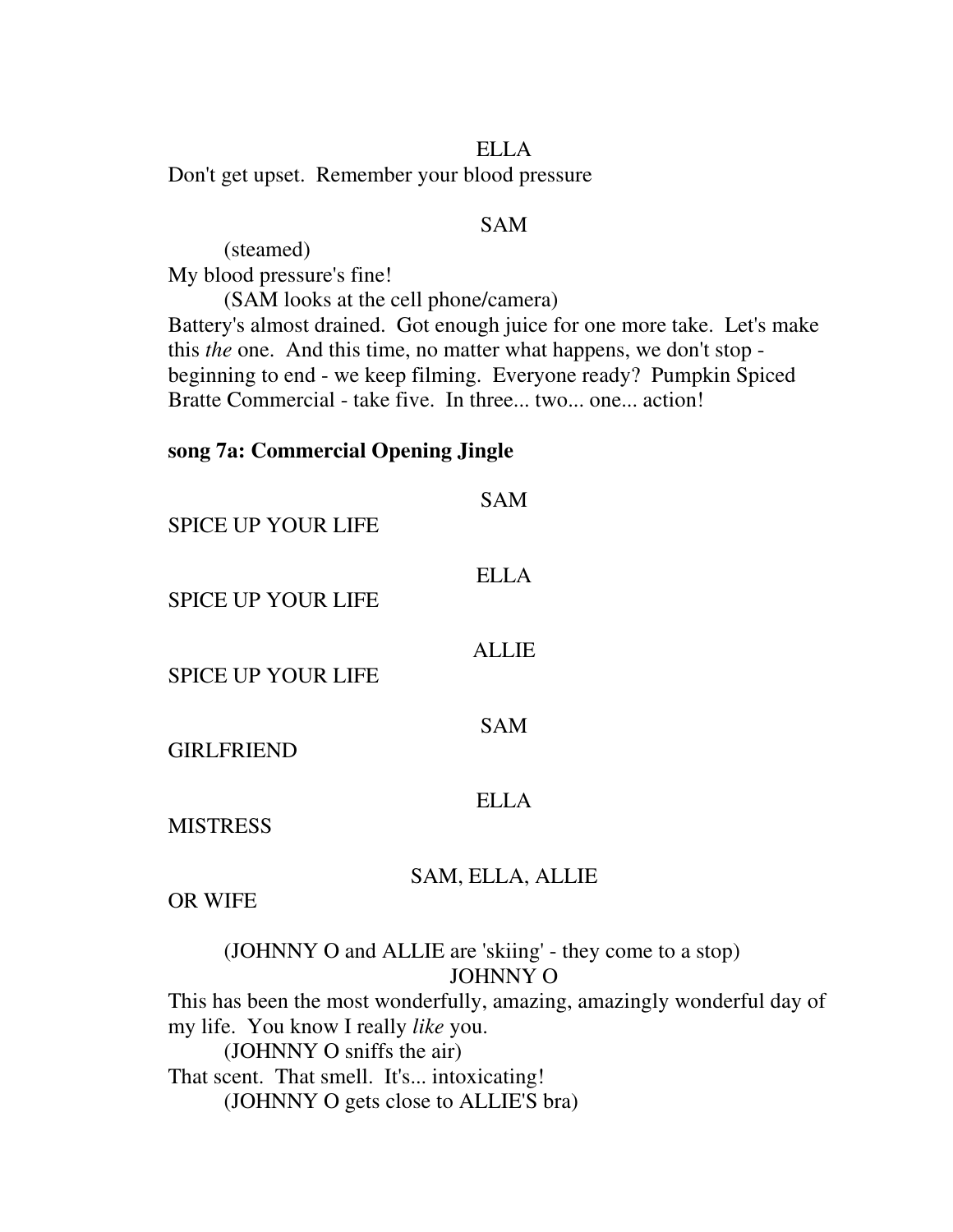(with each line, JOHNNY O looks at SAM for approval) I think I'm falling in love with you... with the bra... with you in the bra... with the bra and you, but mostly you... I love you... and your bra... I mean, what's not to love, right?

#### SAM

Oh my God. That was...

 (ELLA gestures for SAM to continue the commercial, prompting him to do begin the closing jingle)

#### **song 7b: Commercial Closing Jingle**

SAM, ELLA, ALLIE THE PUMPKIN SPICED BRATTE...

## **ALLIE**

PUMPKIN SPICED BRATTE...

#### SAM

OH, YEAH...

#### ALLIE

Ladies, it's the perfect thing to...

SAM, ELLA, ALLIE SPICE UP YOUR PUMPKINS... (ALLIE lifts bra and winks)

#### SAM

CUT!!! That was...

### ELLA

...great! A great *rehearsal*. Tomorrow, when we film the *actual* commercial, it's gonna be even better!

## JOHNNY O

(to SAM)

You... you really had me...rehearsal! And here you made me think we were filming the actual commercial today. Well, my bad - you got me!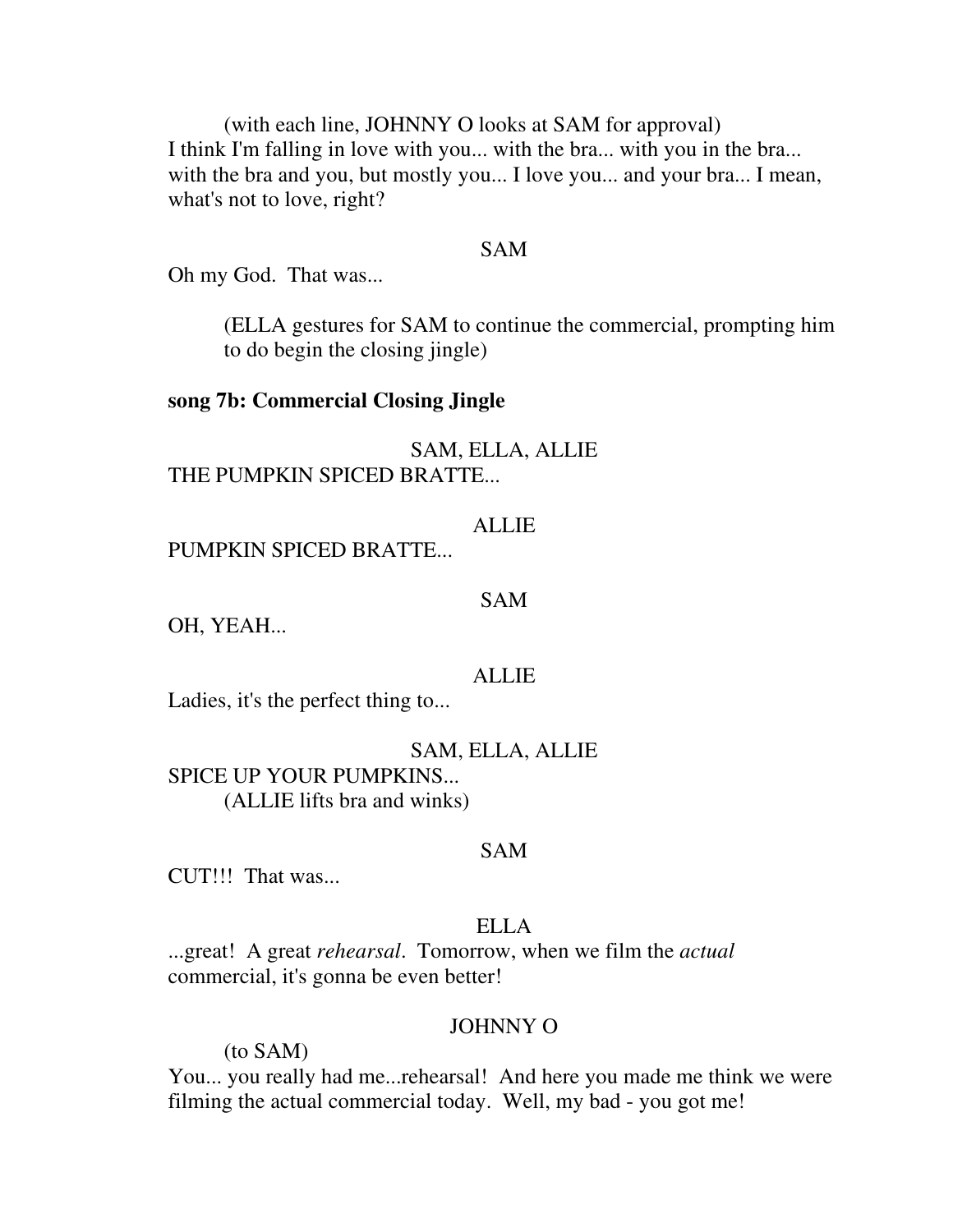(JOHNNY O exiting) Tomorrow. (singing) NINE A.M. ON THE DOT? Of course, nine a.m. on the dot! Rehearsal. Boy, sure had me fooled. (JOHNNY O exits) (SAM, ELLA, ALLIE sit on the floor - SAM picks up eviction notice/script)

 (soft music - chorus section of "It's Time For Sam 'N' Ella's Ad Agency To Be Reborn")

SAM

 (SAM is looking at eviction notice) Five days until it's over.

### ELLA

 (ELLA takes eviction notice from SAM) Stop looking at this. We've got five days to turn this around.

## SAM

But the commercial is a disaster... and I don't know what to do.

(SAM looks at ELLA, who shrugs her shoulders in defeat)

#### ALLIE

(ALLIE, ever optimistic)

Don't know what to do? Sam... and Ella... Clio winners for best commercial of the year, three years running, don't know what to do??? Well, listen, boss... howz this for a start...

#### **song 8: We'll Write Every Line**

### ALLIE

AS CRUDE AS IT MAY SOUND YOU GOTTA GET YOUR BUTT OFF THE GROUND STOP YOUR MOPIN' AND WHINNIN' AND BITCHIN' AND CRYIN' AND COME ON, SAM, SHOW SOME GUTS

SO WHAT IF THEY'RE MOVIN' TO EVICT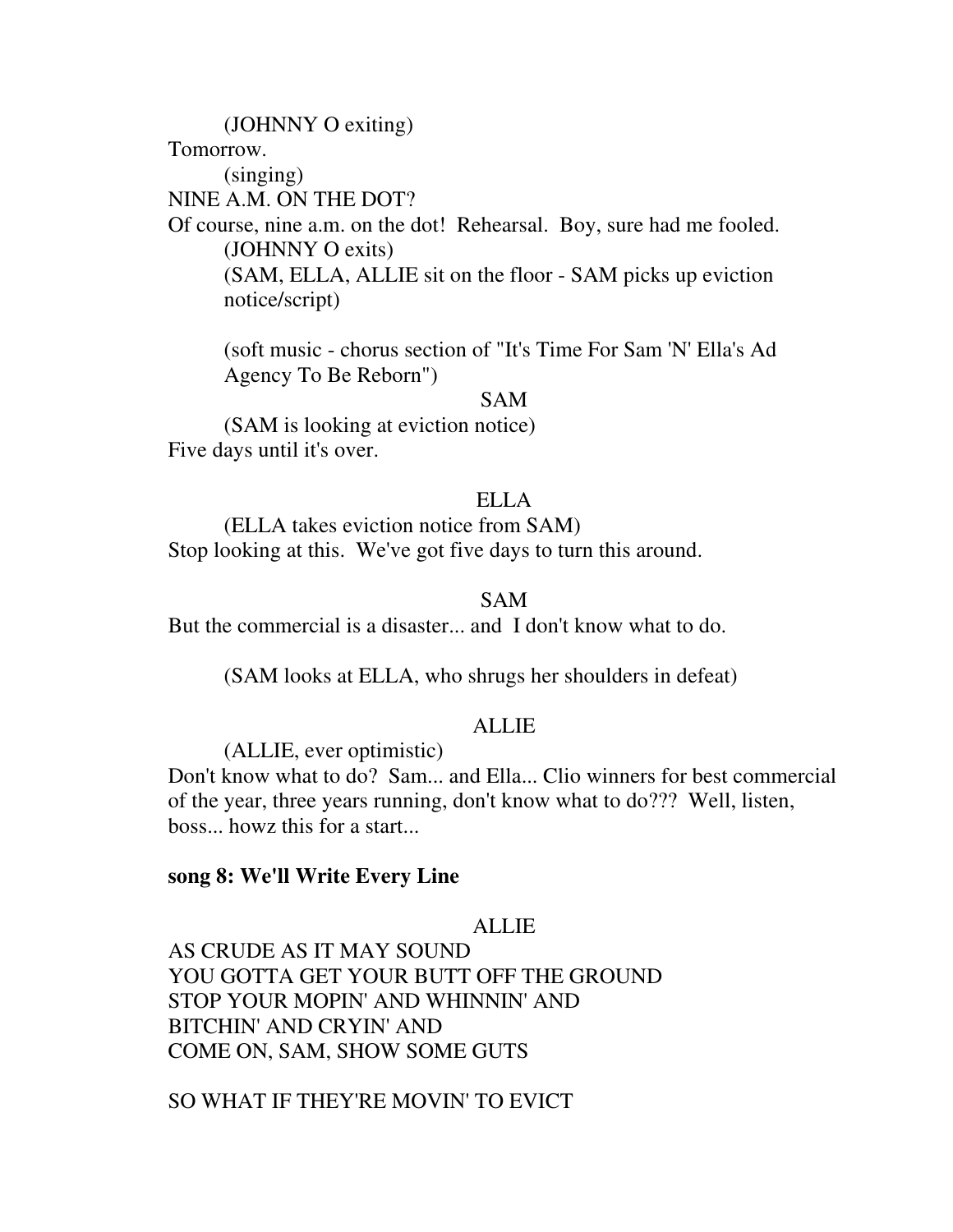## TAKE SOME ADVICE FROM THIS CHICK'T THERE AIN'T NOTHIN' MORE PITIFUL, SORROWFUL, SADDER THAN A MAN WHO'S GOT NO

(ELLA offers can or dish of mixed nuts)

| nuts?                                 | <b>ELLA</b>                                                                         |
|---------------------------------------|-------------------------------------------------------------------------------------|
| Hey! I got plenty of guts. It's just  | <b>SAM</b>                                                                          |
| just?                                 | <b>ALLIE</b>                                                                        |
| just that                             | <b>SAM</b>                                                                          |
| just that what?                       | <b>ALLIE</b>                                                                        |
| Well, Johnny can't improvise.         | <b>SAM</b>                                                                          |
| (sarcastically)<br><b>Noooo</b>       | <b>ALLIE</b>                                                                        |
| So why don't we just write his lines? | <b>ELLA</b>                                                                         |
| Yes!                                  | <b>ALLIE</b>                                                                        |
|                                       | <b>SAM</b><br>No! (beat) I mean sure we can write his part. But he might get upset. |
| So?                                   | <b>ALLIE</b>                                                                        |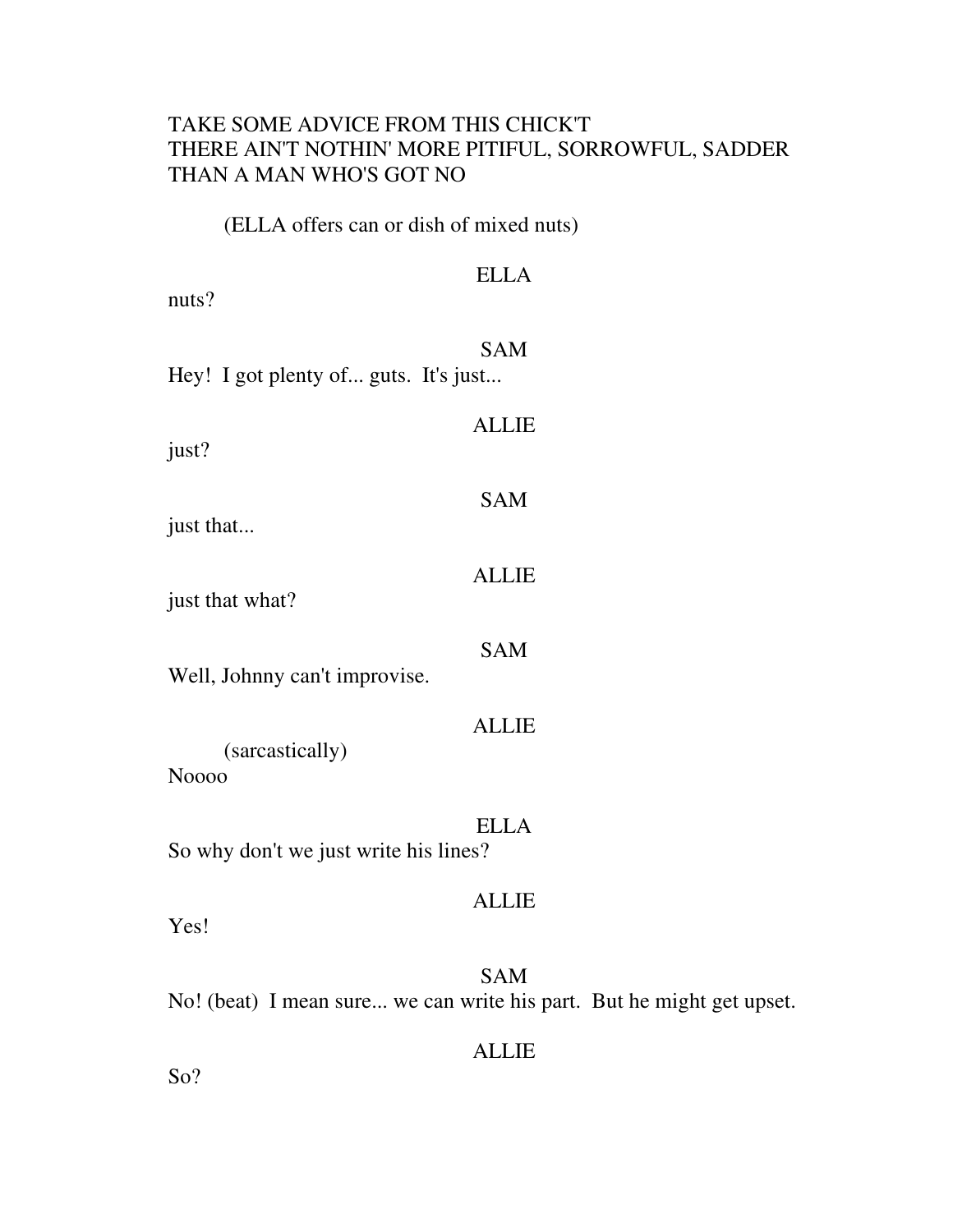So, he's a star.

## ELLA

*Was* a star.

## SAM

Still. He thinks he can wing it. Obviously he can't, but I wanna keep him happy.

### ALLIE

(ALLIE is suddenly smart and businesslike)

Listen. Happy is good. But we've got a commercial to make. I say, let's not worry about Johnny's bruised ego - if he gets upset, he'll get over it. So? Whatdoyou say - we write it?

#### ELLA

We write it.

## SAM

We write it.

### ALLIE

We what?

### SAM, ELLA, ALLIE

We write it!!!

## SAM

## WE'LL WRITE EVERY LINE - EVERY SINGLE WORD IT'LL BE THE BEST DIALOGUE THE WORLD HAS EVER SEEN, EVER HEARD

## ELLA

## I'LL SPIT AND POLISH IT

## ALLIE

### I'LL MAKE SURE IT SHINES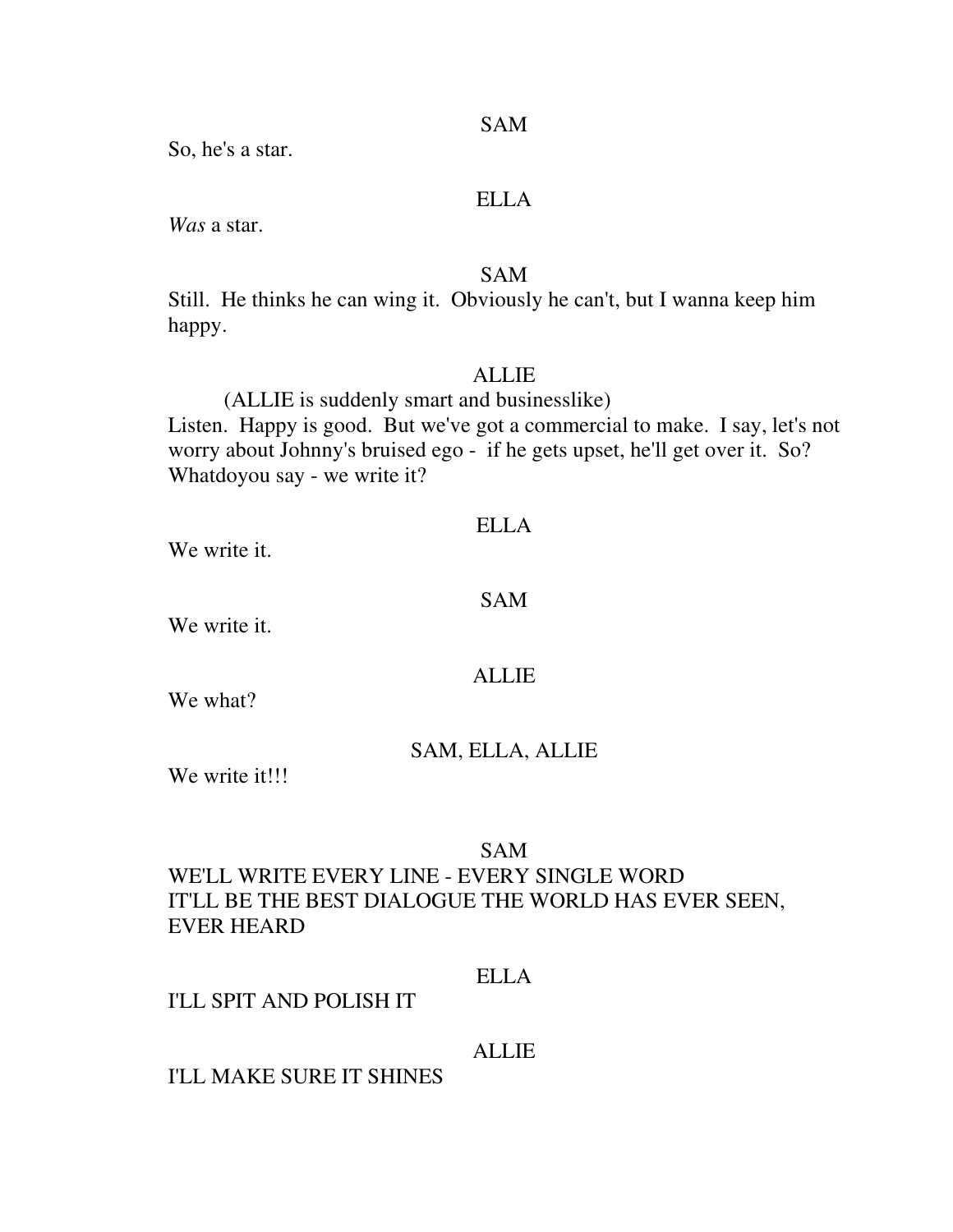## SAM THE ONLY THING JOHNNY WILL HAVE TO DO RIGHT

## SAM, ELLA, ALLIE

## IS READ HIS DAMN LINES

## SAM

So let's get to it. (SAM looks at watch or clock) Only a few hours till daybreak. Let's break it down.

EL AND ALLIE, WE NEED SOME CUE CARDS AND A SHARPIE (SAM holds stomach or burps) AND BICARBONATE NOW, EVERYONE QUIET DOWN, TRY NOT TO MAKE A SOUND I NEED TO CONCENTRATE

 (ELLA and ALLIE tiptoe around, preparing cue cards) DAMN IT! I GOT NOTHIN'

### ELLA

WELL, FIRST, THERE'S THE JINGLE, AND THEN THEY SKI

#### ALLIE

HOW 'BOUT IF JOHNNY LOOKS IN MY EYES, TEM'PRATURES START TO RISE THEN I FLASH 'EM THESE

(music stops)

#### SAM

Hold it. We still have no dialogue.

### ALLIE

We don't need any.

#### SAM

Of course, we need dialogue. How will anyone know what's going on without dialogue??? (beat)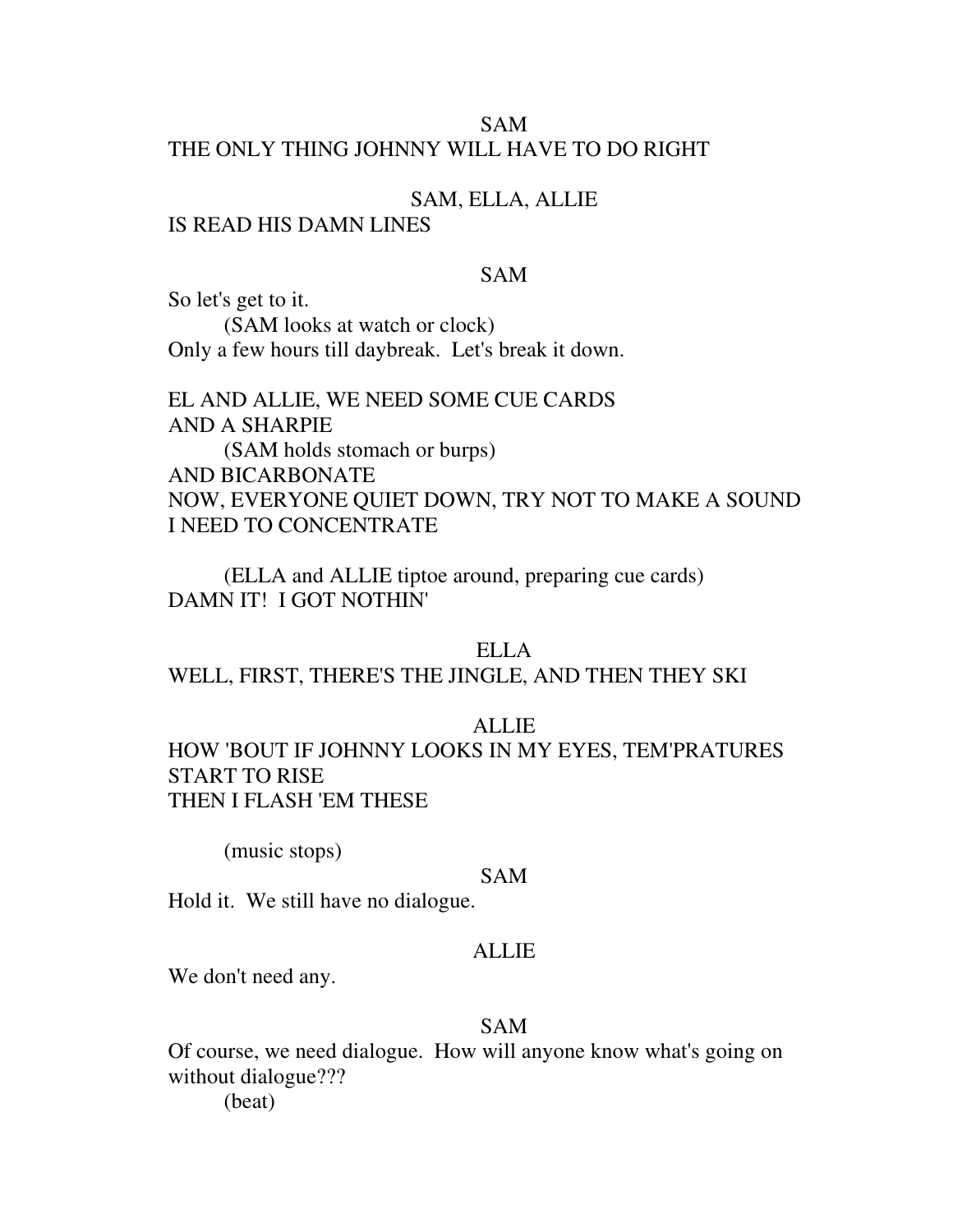(ELLA with an epiphany)

Voice over.

(SAM'S eyes open wide)

#### SAM

ELLA

Voice over. That could work.

#### ALLIE

 (excitedly) Ooh, voice over!!!

## SAM, ELLA, ALLIE

WE DON'T NEED TO WRITE - NOT A SINGLE WORD IT'LL BE THE BEST DIALOGUE THAT NO ONE'S NEVER, EVER **HEARD** 

#### SAM

## I'LL DO THE VOICE OVER

### ELLA

I'M SURE, DEAR, YOU'LL DO FINE

## SAM, ELLA, ALLIE AND BEST OF ALL JOHNNY WON'T HAVE TO RECITE ONE SINGLE LINE

#### SAM

Come on, team - we can do this!

### **NARRATOR**

(as the music continues) Sam, Ella, and Allie are conferring on the commercial, preparing cue cards, etc... As they work, they slowly fall asleep... time passes. The next morning, Sam, Ella, and Allie are once again, fast asleep.

## **ACT 2 - SCENE 3 Filming The Commercial - Day Two**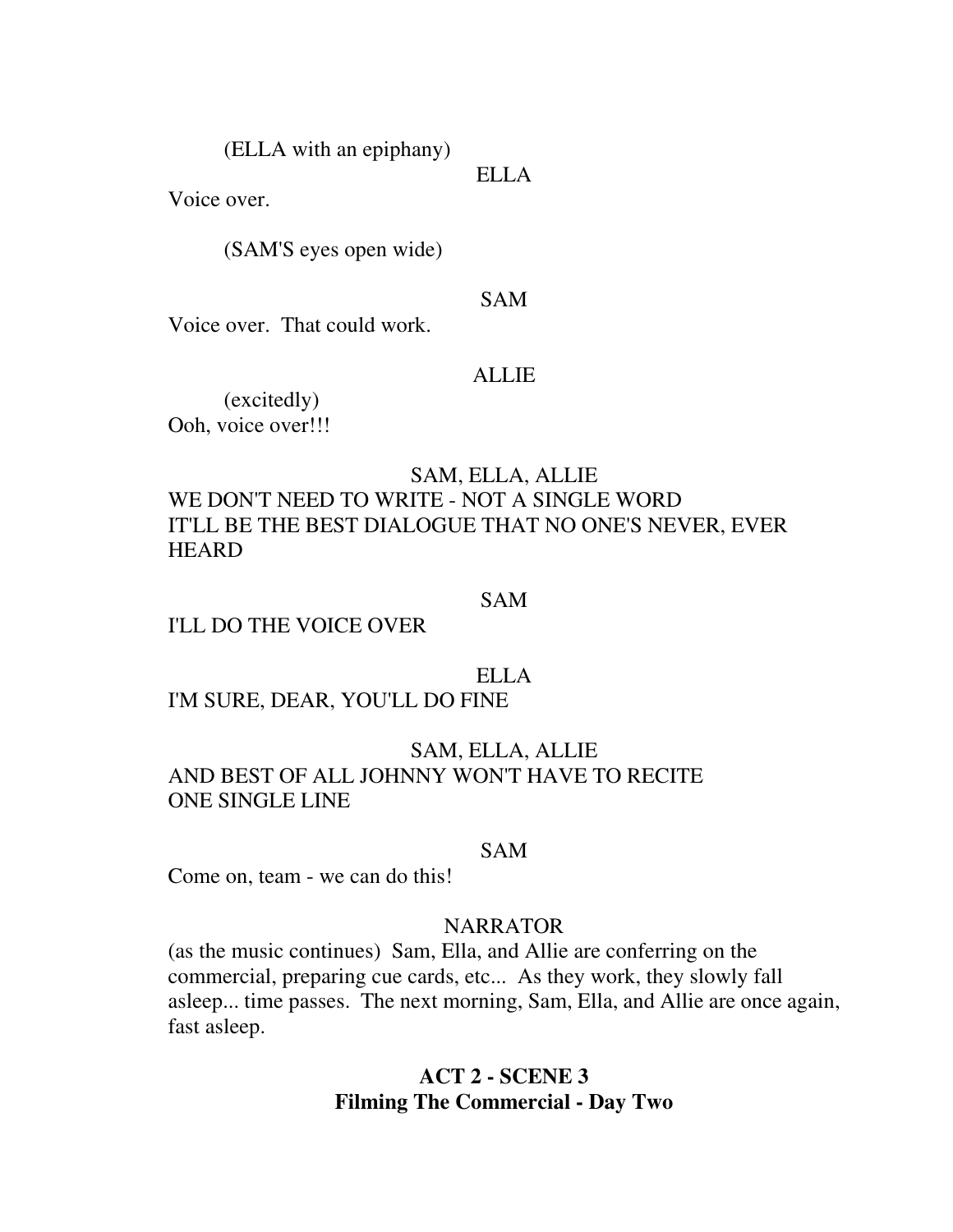(JOHNNY O enters - sees all asleep - wakes them up)

### JOHNNY O

 (big voice) Hellooooo??? Nine a.m. On the dot.

#### SAM

 (stirring awake) Shhhh. Not so loud.

#### JOHNNY O

 (still big voice) Whatdoyuh mean, not so loud? You said nine a.m. Well... check it out.

## **song 9: reprise (very short): It's Nine A.M. On The Dot**

### JOHNNY O

IT'S NINE A.M. ON THE DOT

(music stops - JOHNNY O freezes)

#### SAM

Holy crap! We've got a commercial to make.

### JOHNNY O

(enthusiastically)

So, guys. Last night, all I could think about is the skiing, the falling in love, the bra.

#### ALLIE

I'll bet.

## JOHNNY O

And I've got ideas. Lots and lots of ideas. I can improvise the scene at least a dozen different ways. All night, I've been practicing different lines, inflections, even accents. Check this out. We ski, ski, ski - come to a stop and I say,

(JOHNNY O in a British accent)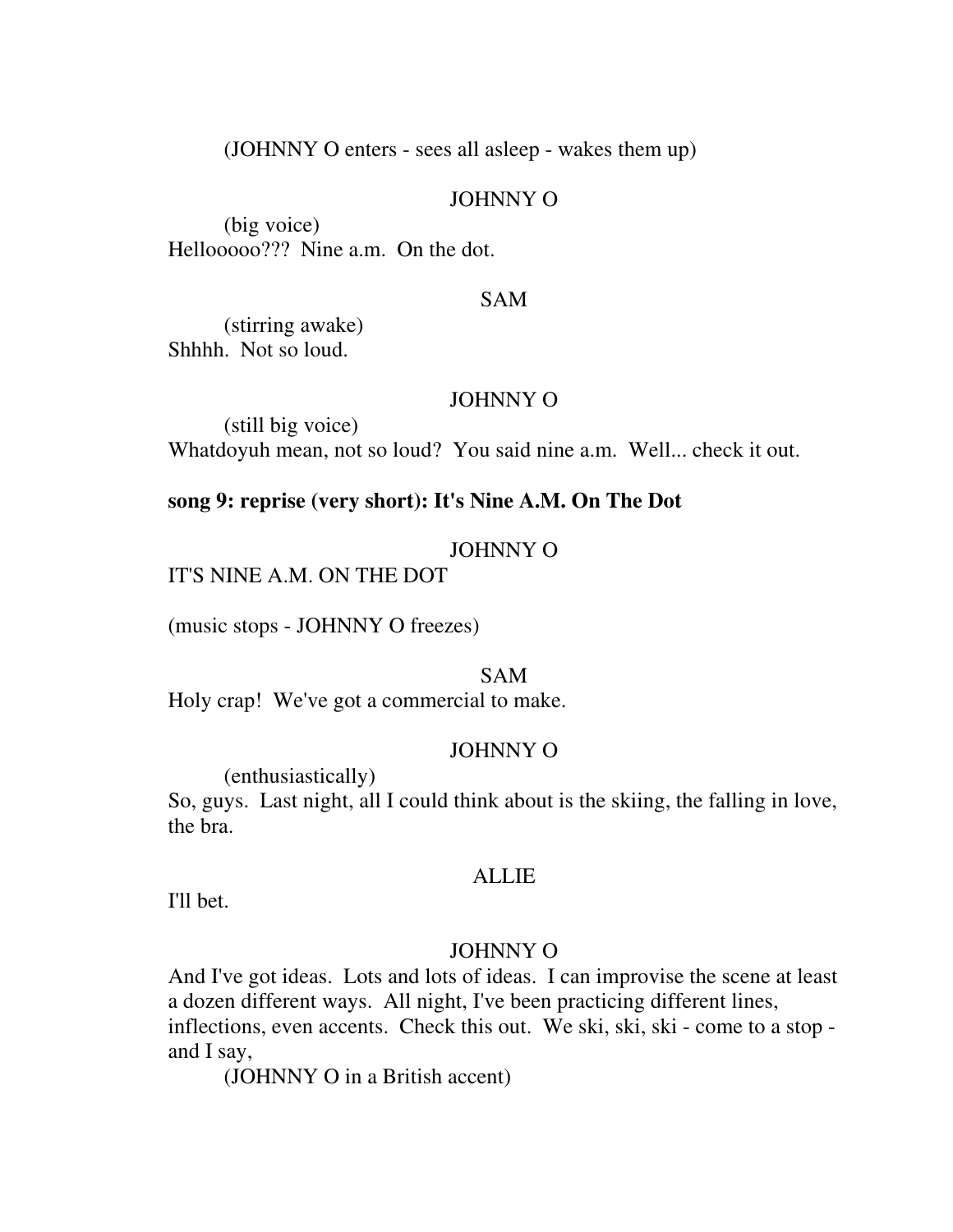"That, my dear, was the greatest adventure. I am quite exhilarated. Quite exhilarated, indeed. "

## SAM

## (SAM interrupting JOHNNY O)

Hold on. John. All that's not necessary. We decided to use a voice-over...

### JOHNNY O

## (JOHNNY O interrupting SAM)

Or... check this out. "Skiing is my passion. My one, true passion in life. When I'm skiing, next to you, I feel like..."

#### SAM

 (SAM interrupting JOHNNY O) No. Johnny, Johnny. You're not getting it. We cut all the dialogue. (JOHNNY O stands quiet, confused)

### ELLA

What Sam means, is we're going to use a voice-over to tell the story. You don't speak.

#### ALLIE

You don't improvise.

### SAM

All you do is...

#### JOHNNY O

 (JOHNNY O getting agitated) ... no improvising? Seriously?

### SAM

Of course you get to improvise. You improvise your moves... your gestures... your...

#### ALLIE

 (beat) ...facial expressions

#### SAM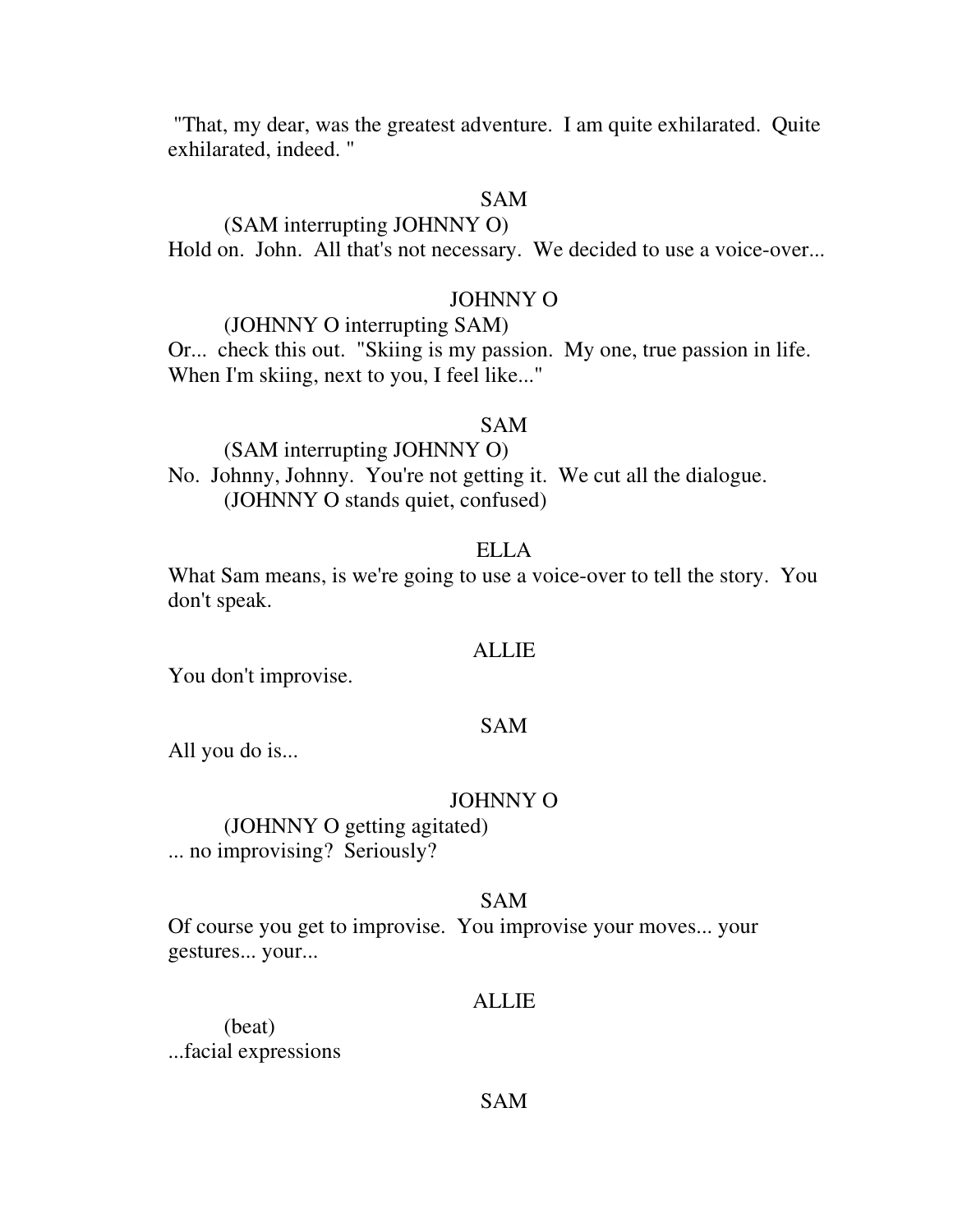Right! Facial expressions. Very important stuff. Now let's do this.

(JOHNNY O is upset and pouting - mumbling to himself)

## JOHNNY O

Facial expressions. Moves. Gestures. I got a gesture for yuh. (JOHNNY O secretly flashes SAM his middle finger)

 (SAM, ELLA, ALLIE, JOHNNY O are all in place to shoot the commercial)

(JOHNNY O does this commercial with a scowl)

### SAM

In three... two... one... action!

## **song 7a: Commercial Opening Jingle**

| <b>SPICE UP YOUR LIFE</b> | <b>SAM</b>            |
|---------------------------|-----------------------|
| <b>SPICE UP YOUR LIFE</b> | <b>ELLA</b>           |
| <b>SPICE UP YOUR LIFE</b> | <b>ALLIE</b>          |
| <b>GIRLFRIEND</b>         | <b>SAM</b>            |
| <b>MISTRESS</b>           | <b>ELLA</b>           |
| <b>OR WIFE</b>            | SAM, ELLA, ALLIE      |
|                           | <b>SAM/VOICE OVER</b> |

Love

It's in the *sight* of snow-capped mountains against a clear, blue sky In the *touch* of a frosty cool winter breeze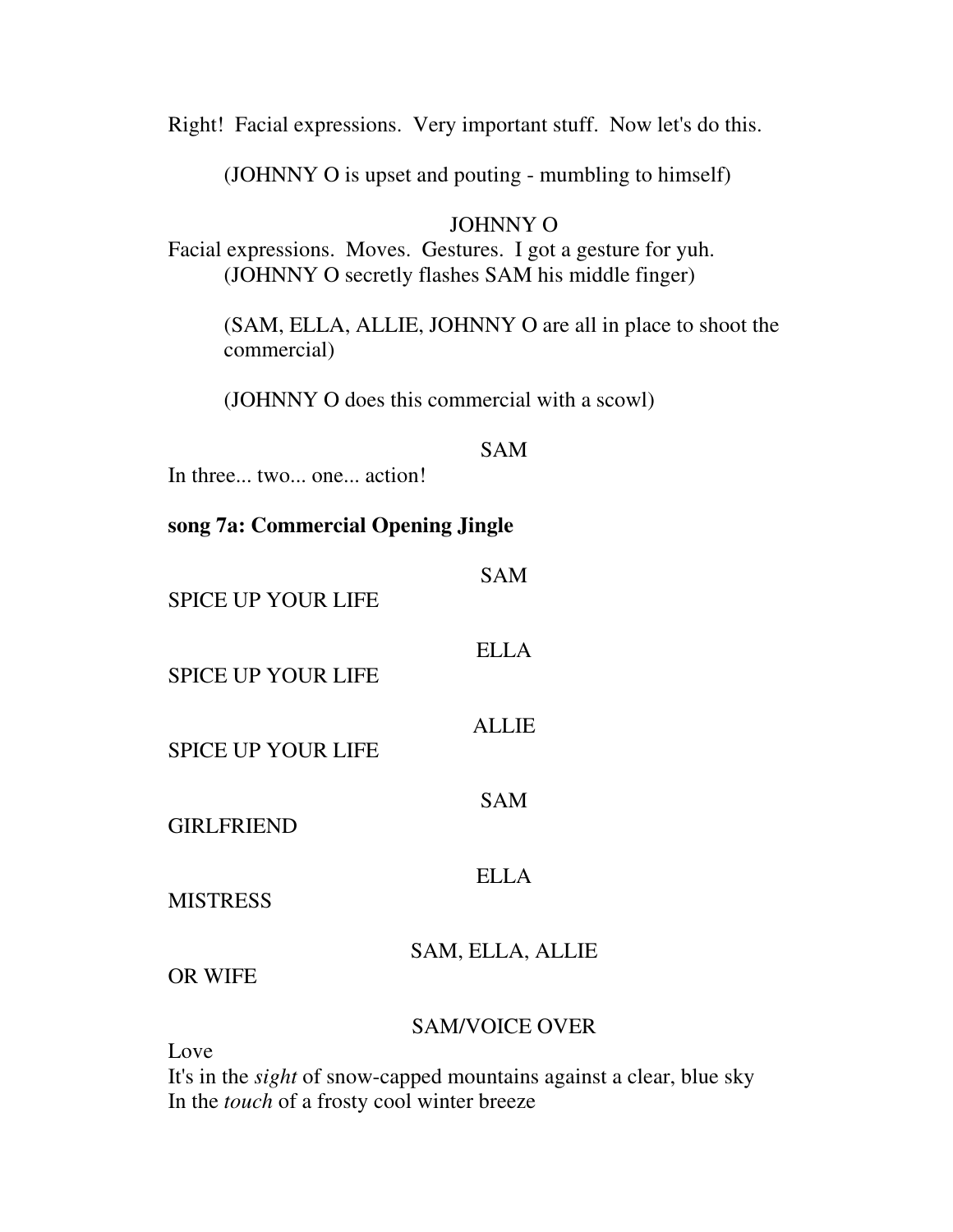In the *sound* of snow crunching beneath your skis And... it's in the *fragrance* that wafts through the air

## **song 7b: Commercial Closing Jingle**

SAM, ELLA, ALLIE THE PUMPKIN SPICED BRATTE...

## ALLIE

PUMPKIN SPICED BRATTE...

#### SAM

OH, YEAH...

#### **ALLIE**

Ladies, it's the perfect thing to...

### SAM, ELLA, ALLIE

SPICE UP YOUR PUMPKINS... (ALLIE lifts bra and winks)

#### SAM

O.K. That was... almost perfect. Allie, you were wonderful. El, spot on. Johnny, we're gonna need joy. The joy of skiing... the joy of the pumpkin spiced scent... the joy of falling in love.

## JOHNNY O

I just gave you joy. You want more joy? If you'd just let me say the lines I practiced, some of my improvs, I guarantee...

## SAM

(dismissively)

...right, right, the improvs. No need. Just *act* it all out. The voice-over will tell the story.

### JOHNNY O

But, Sam, seriously, can I just...

#### SAM

...just do what I'm asking you to do.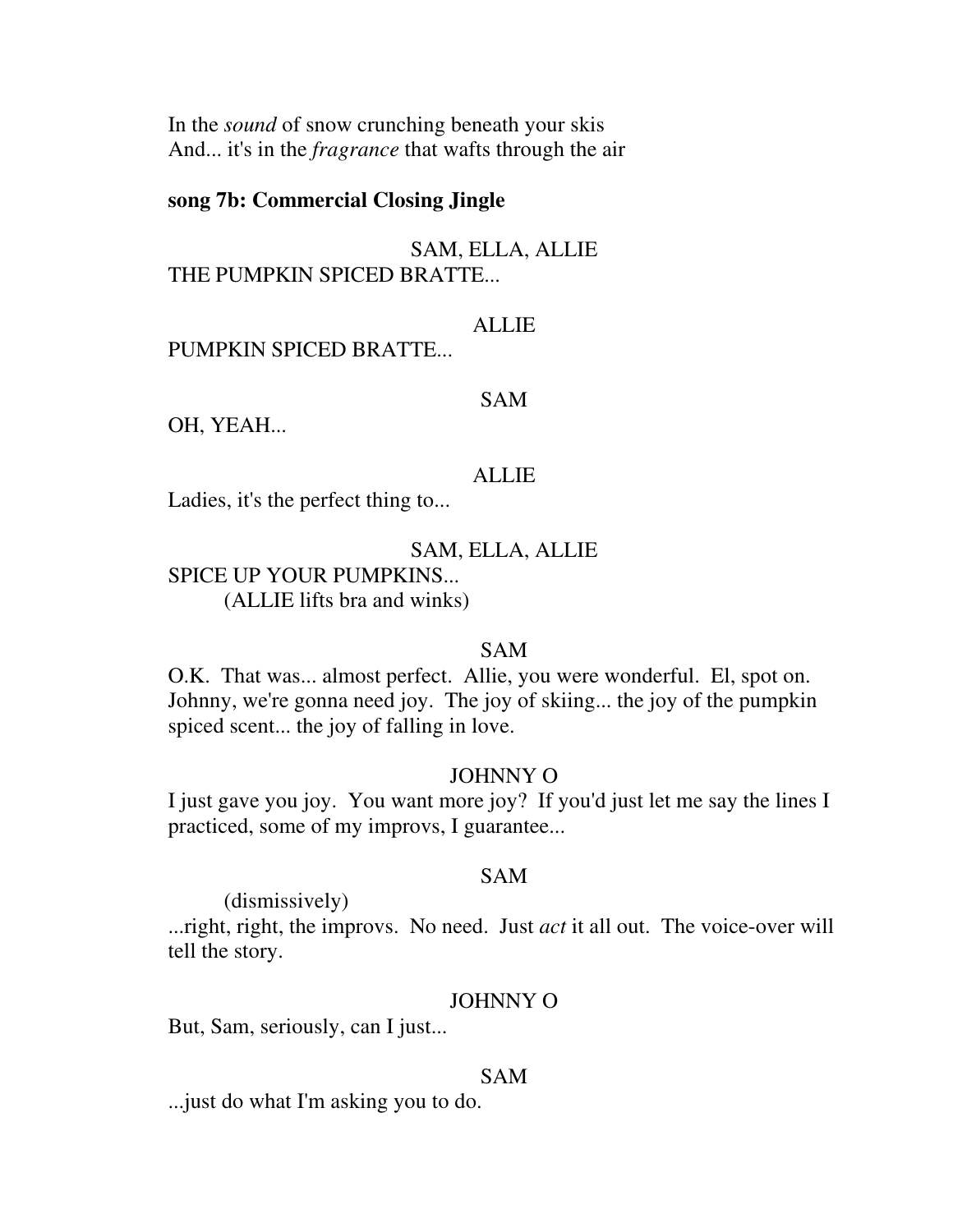(SAM goes to JOHNNY O - puts arm around his shoulder) Trust me. I've been doing this for a long, long time. All I need from you is joy. A smile. Eyes bright. Maybe some subtle hand and body gestures showing happiness, joy, love. Can you do that for me?

### JOHNNY O

How about one line. One line! Can I improvise one line. One little line?

### SAM

(very absolute)

No lines. No improvising. Follow the script. Now let's do this. In three... two... one... action!

 (JOHNNY O does this commercial with way over-the-top smile and wild, joyous hip swiveling gestures)

## **song 7a: Commercial Opening Jingle**

| <b>SPICE UP YOUR LIFE</b> | <b>SAM</b>            |
|---------------------------|-----------------------|
| <b>SPICE UP YOUR LIFE</b> | <b>ELLA</b>           |
| <b>SPICE UP YOUR LIFE</b> | <b>ALLIE</b>          |
| <b>GIRLFRIEND</b>         | <b>SAM</b>            |
| <b>MISTRESS</b>           | <b>ELLA</b>           |
| <b>OR WIFE</b>            | SAM, ELLA, ALLIE      |
| Love                      | <b>SAM/VOICE OVER</b> |

It's in the *sight* of snow-capped mountains against a clear, blue sky In the *touch* of a frosty cool winter breeze In the *sound* of snow crunching beneath your skis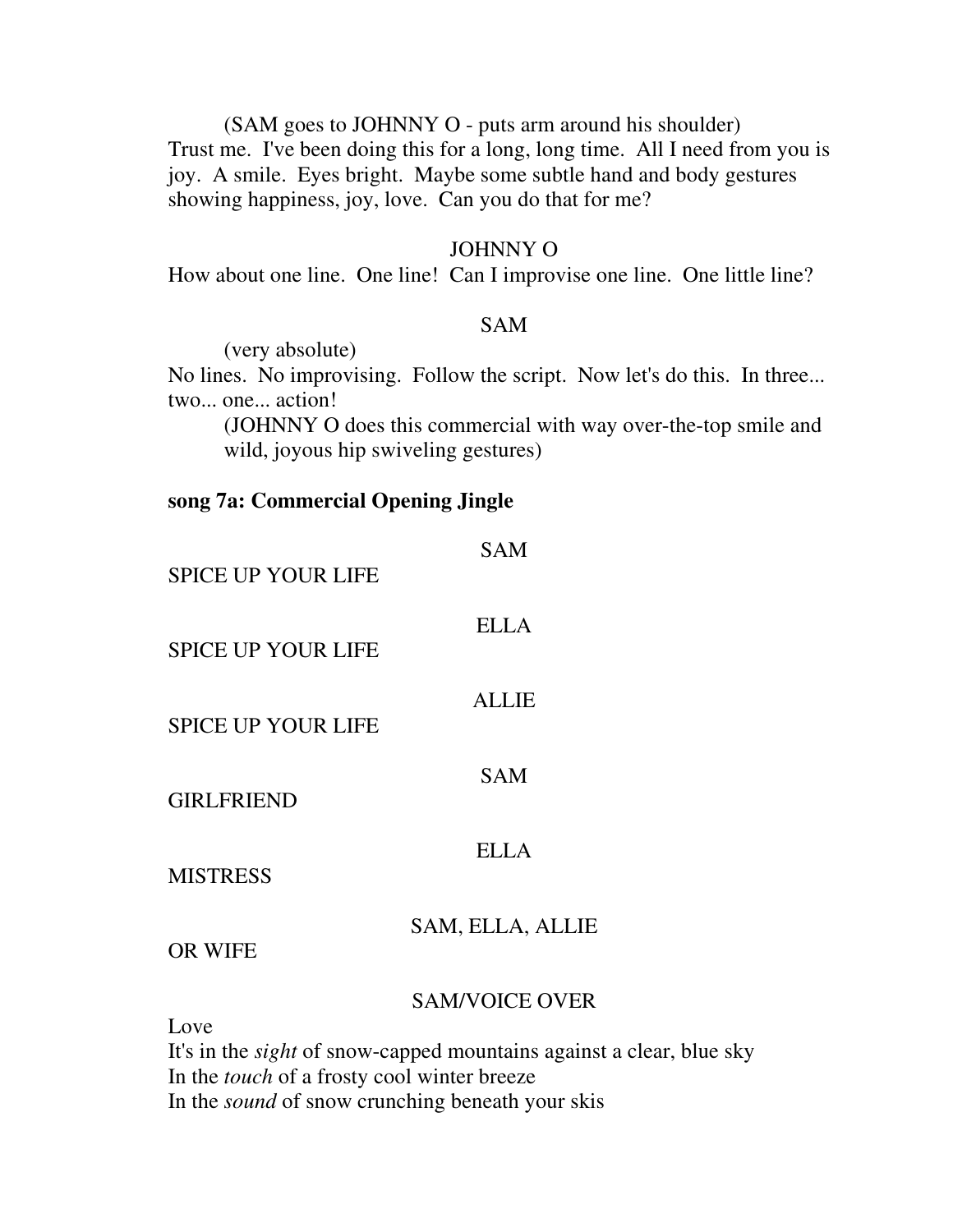And... it's in the *fragrance* that wafts through the air

## **song 7b: Commercial Closing Jingle**

## SAM, ELLA, ALLIE THE PUMPKIN SPICED BRATTE...

## ALLIE

PUMPKIN SPICED BRATTE...

## SAM

OH, YEAH...

### ALLIE

Ladies, it's the perfect thing to...

## SAM, ELLA, ALLIE

SPICE UP YOUR PUMPKINS...

(ALLIE lifts bra and winks)

## SAM

(SAM talking to ELLA)

El. You gotta talk to him. All that smiling and gyrating - like a mental patient.

## ELLA

Shhhh. He'll hear you.

### SAM

 (SAM loudly) I don't care if he...

## ELLA

...O.K. Let me talk to him - one on one. Just go away for a minute.

(SAM exits)

(ELLA goes to JOHNNY O - ELLA sits down)

## ELLA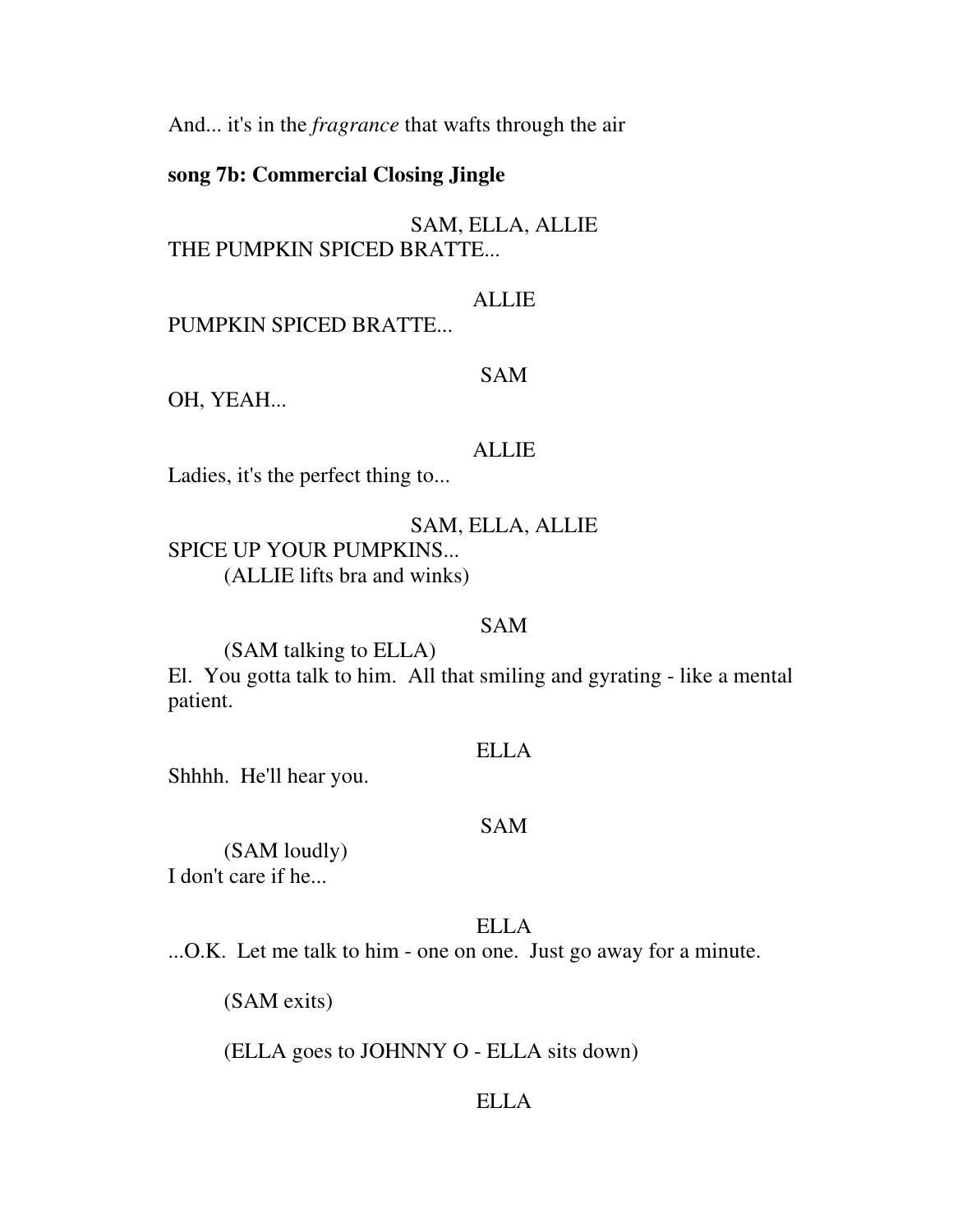Johnny. Have a seat. (JOHNNY O sits) Here's the thing. I know you're upset.

#### JOHNNY O

 (blurting it out) I'm not upset.

## ELLA

Alright. You're not upset. I know *I'd* be upset if, being a world-class improviser, the director wouldn't let me improvise my lines.

#### JOHNNY O

You think I'm a world-class improviser?

### ELLA

(tentatively)

Sure. But *I'm* not in charge. And Sam... well... he can be really stubborn. And since Sam *is* the director...

#### JOHNNY O

...it's got to be done his way. (JOHNNY O is resigned) I get it.

#### ELLA

I know you do, honey. So... just do it Sam's way. Just once. Can you do that... for me?

#### JOHNNY O

Trust me... the next take will be perfect.

(JOHNNY O goes to his spot - SAM enters, goes to talk to ELLA)

## SAM

 (too loudly) So... did you tell him we all think he stinks? (JOHNNY O overhears this, and reacts with a WTF expression)

#### ELLA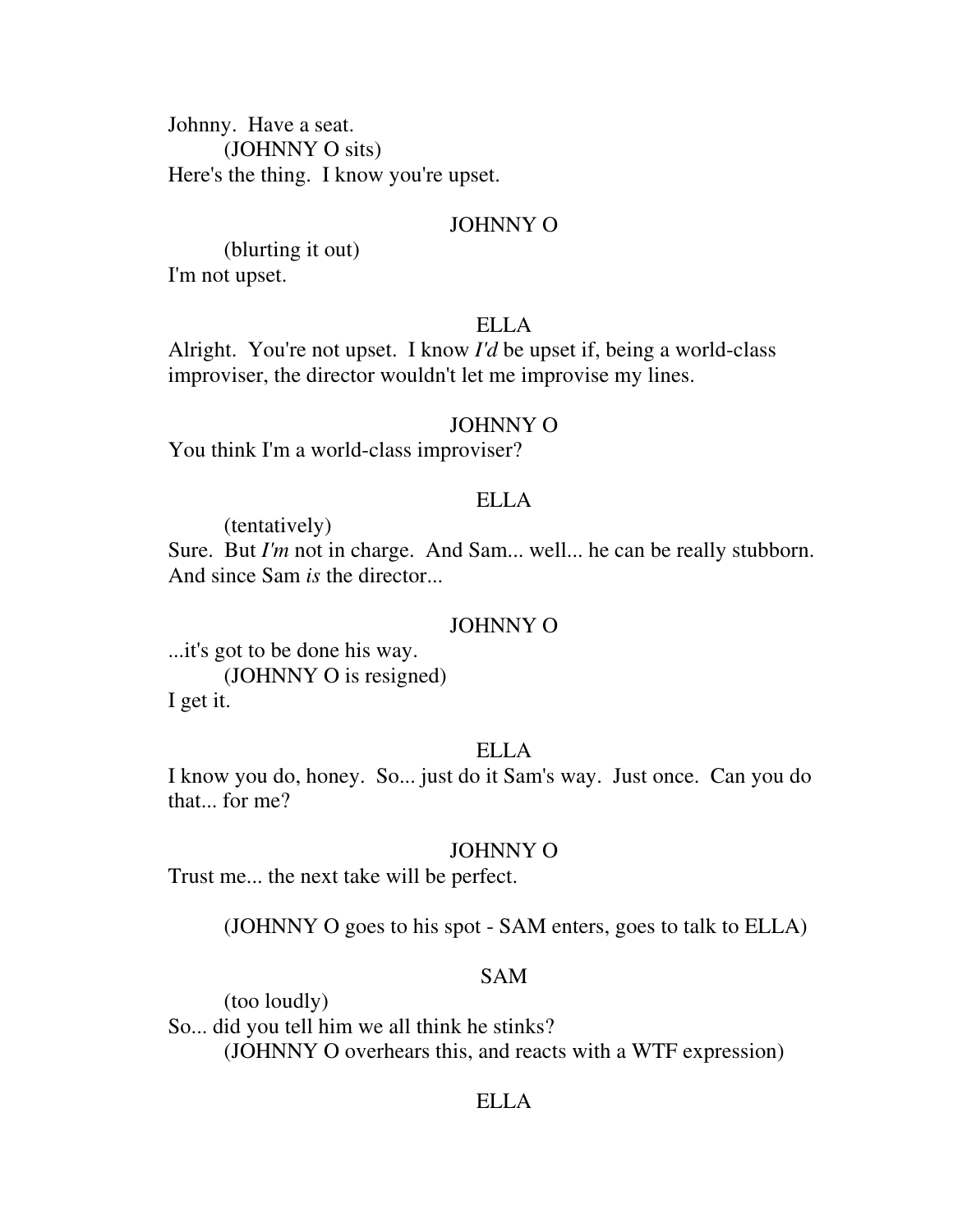I told him *you* think he stinks.

### SAM

But *you* think he stinks, too. Right?

## ELLA

Yeah. He's pretty awful. (beat) He's really awful.

## NARRATOR

Johnny O, having overheard these insults, dramatically grabs Ella's fat, red marker from her desk, and exits.

#### SAM

Can you believe he was a star? I mean, seriously. He's got no talent.

## ELLA

Shhhhh. He's right over there... well, he *was* right over there. But, yeah. He stinks, all right.

### SAM

 (SAM, softer voice) And he's so, damn touchy. So, you think we can do this... will he do it right?

#### ELLA

He'll do it right. Come on, let's shoot it.

 (SAM, ELLA, ALLIE, get in place - then JOHNNY O enters, tosses the fat marker onto Ella's desk, and then joins them on set)

#### JOHNNY O

Sorry guys. Bathroom break. I'm ready to go.

 (JOHNNY O shoots this commercial perfectly, with proper expressions, gestures, etc...)

## SAM

In three... two... one... action!

## **song 7a: Commercial Opening Jingle**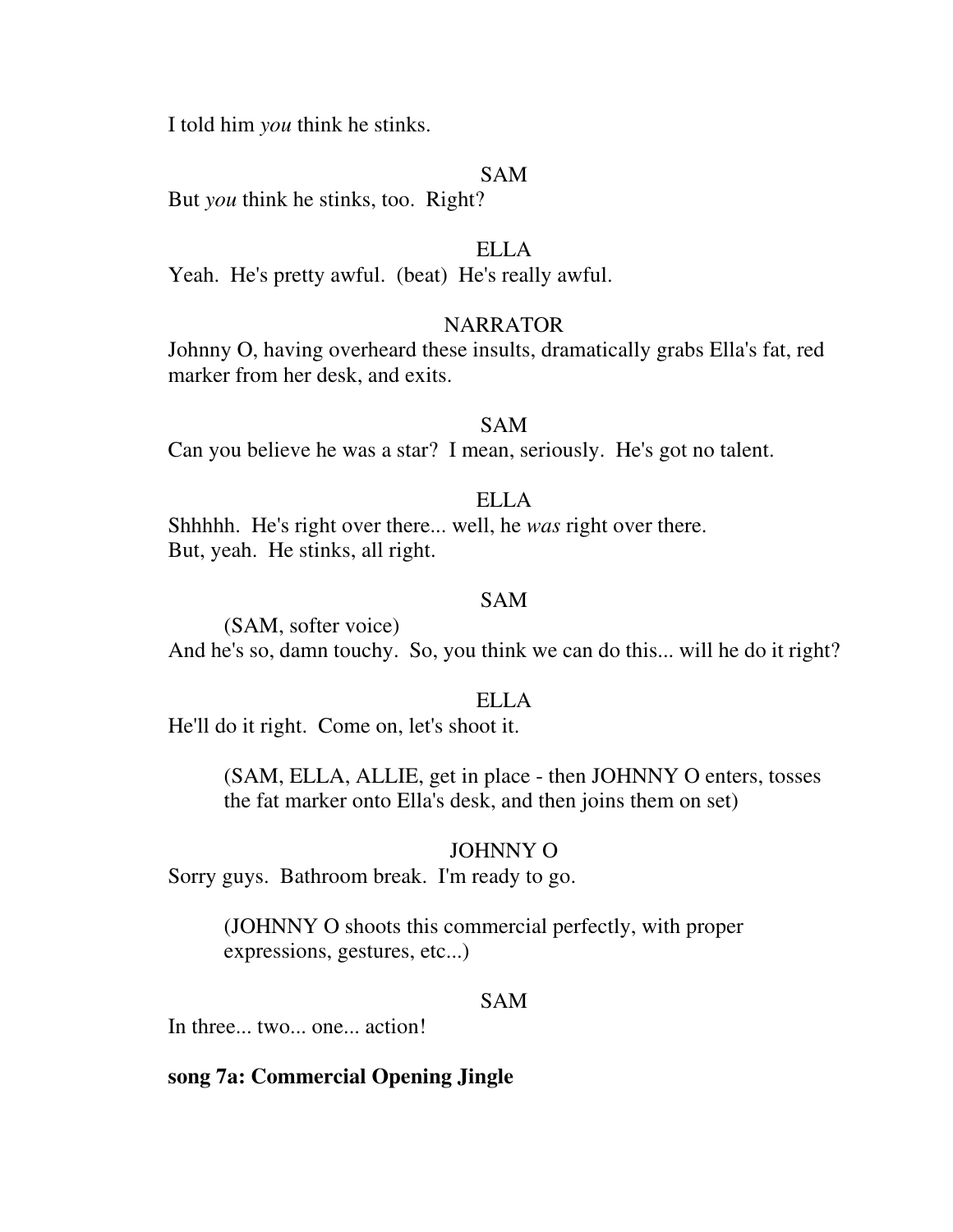| <b>SPICE UP YOUR LIFE</b> | <b>SAM</b>       |
|---------------------------|------------------|
| <b>SPICE UP YOUR LIFE</b> | <b>ELLA</b>      |
| <b>SPICE UP YOUR LIFE</b> | <b>ALLIE</b>     |
| <b>GIRLFRIEND</b>         | <b>SAM</b>       |
| <b>MISTRESS</b>           | ELLA             |
| <b>OR WIFE</b>            | SAM, ELLA, ALLIE |

## SAM/VOICE OVER

Love

It's in the *sight* of snow-capped mountains against a clear, blue sky In the *touch* of a frosty cool winter breeze In the *sound* of snow crunching beneath your skis And... it's in the *fragrance* that wafts through the air

## **song 7b: Commercial Closing Jingle**

SAM, ELLA, ALLIE THE PUMPKIN SPICED BRATTE...

ALLIE

PUMPKIN SPICED BRATTE...

## SAM

OH, YEAH...

## ALLIE

Ladies, it's the perfect thing to...

SAM, ELLA, ALLIE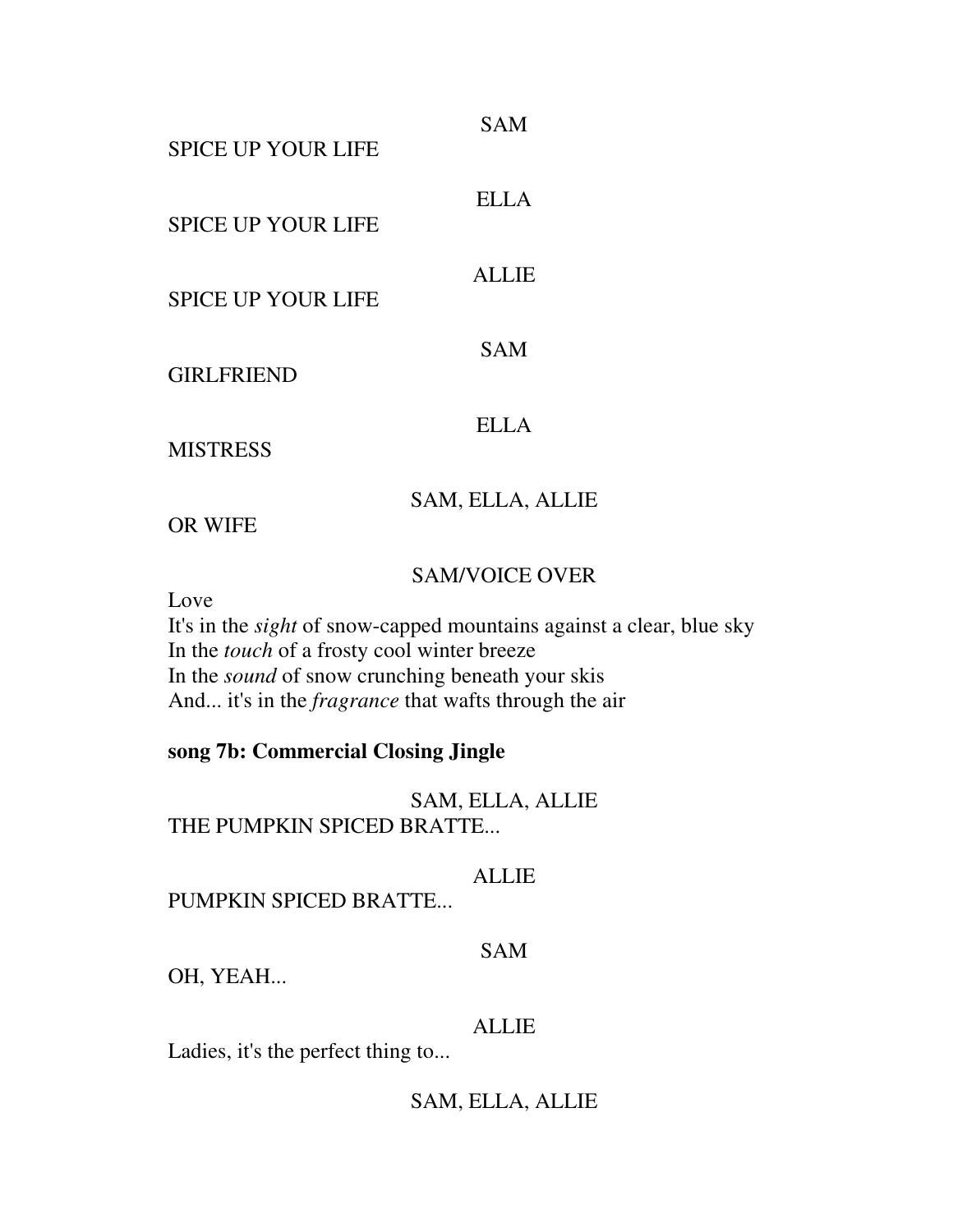## SPICE UP YOUR PUMPKINS... (ALLIE lifts bra and winks)

## SAM

Brilliant!!!

 (SAM goes to JOHNNY O, shaking him wildly) Amazing!!! You were perfect!!! (SAM to ALLIE) And you, too. (ALLIE is doing a little happy dance - ELLA is bowing to ALLIE and JOHNNY - SAM spinning with glee - JOHNNY O is stoic) Everyone!!! Fan-tastic!!! That's a wrap!!! Come on everyone - this deserves a celebration - let's hit the Wild Flamingo - first drink is on me!!!

(SAM, ELLA, ALLIE exiting - JOHNNY O stays behind)

## ELLA

 (to JOHNNY O) Johnny, dear - aren't you coming?

## JOHNNY O

I'll be there in a minute.

 (SAM, ELLA, ALLIE exit) (JOHNNY O is pacing)

JOHNNY O

 (JOHNNY O mumbling to himself) We cut all your dialogue... (JOHNNY imitating SAM) Did you tell him we all think he stinks?

## **NARRATOR**

Johnny goes to the video camera and turns it on, and presses the record button - while the video is recording, he runs to the front of the camera, and puts his face up close to the lens...

## JOHNNY O

 (JOHNNY O imitating ELLA) Oh, Johnny, you're a world class improviser. (JOHNNY O talking to himself)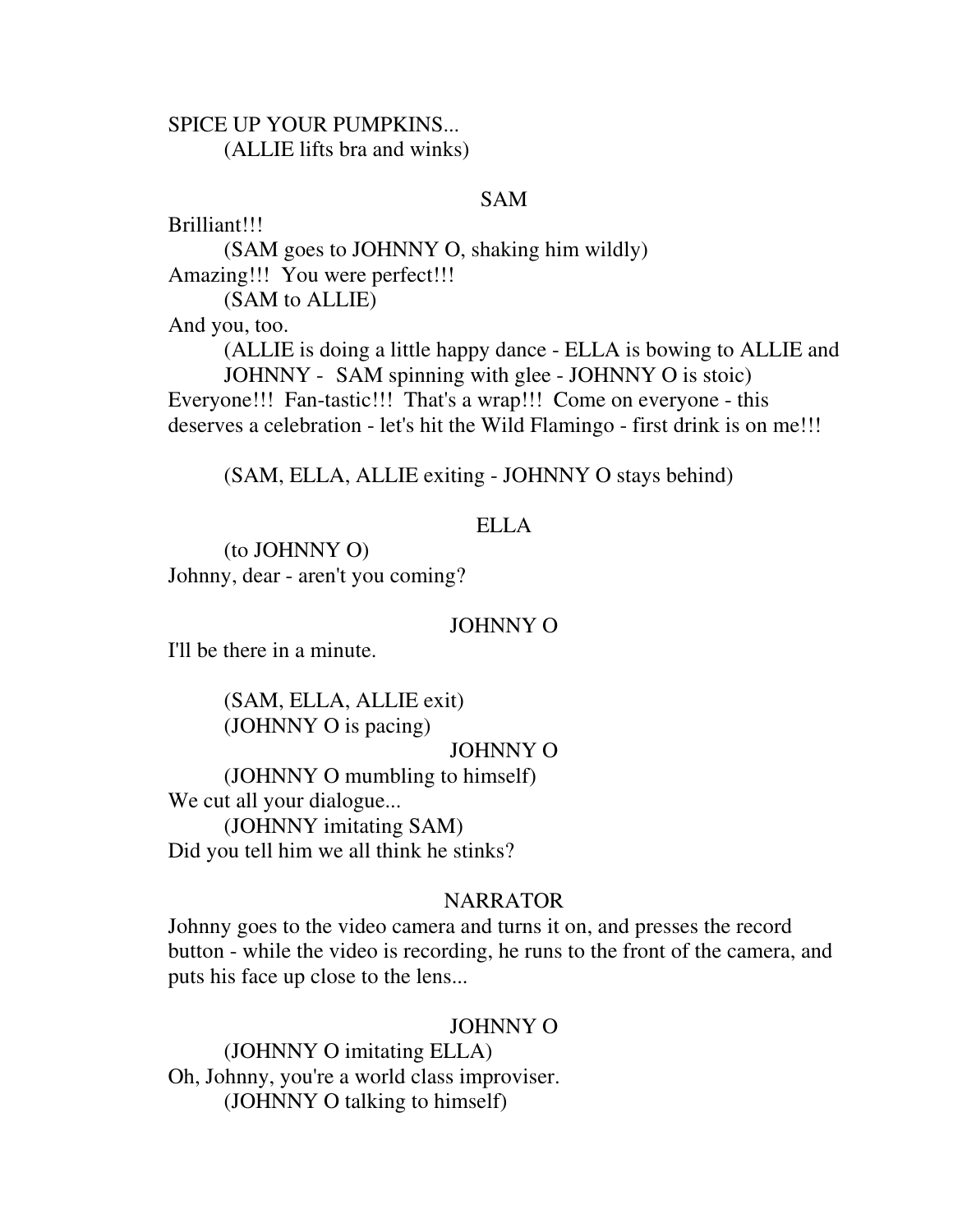Damn right, I am. Frickin,' dumb ass, son-of-a-bitches. (loudly) You can all kiss my WORLD CLASS ASS!!!

### **NARRATOR**

While the video is still recording, Johnny pulls down his pants and displays his underwear with "kiss my ass" written in fat, red marker.

(JOHNNY O defiantly exits)

## **ACT 2 - SCENE 4 Three Months Later - At The Mall**

#### NARRATOR

We are back at the shopping mall - three months later.

 (SAM enters the mall - depressed and deep in concentration, looking at his cell, wandering)

#### JOHNNY O

 (heard from off-stage) Sam! Hey, Sam! Over here!

### NARRATOR

Johnny O enters wearing a bright red and white Cupid costume, complete with wings and bow and arrow.

### JOHNNY O

 (JOHNNY O puts arm around SAM) How the hell are you, Sammy? (JOHNNY O spots a customer)

#### SAM

Well, to be honest...

## JOHNNY O

Wait, hold that thought... Get your Valentine's picture taken with Cupid. Only \$24.95!

 (pantomimes listening as customer berates him) Come on, dude, I'm just tryin' to make a living.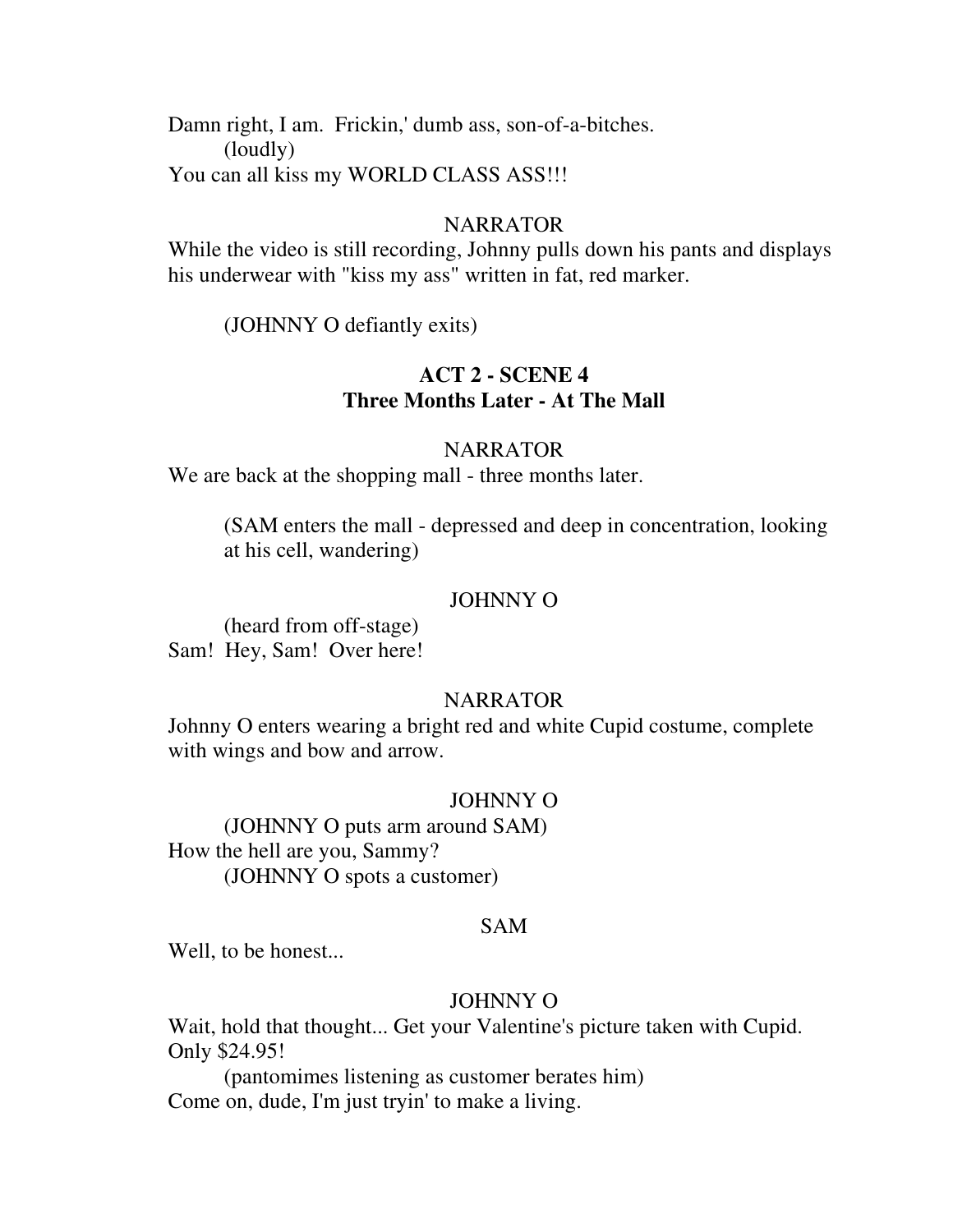(listens again)

Yeah??? I look like your grandmomma??? That's not what she said when I did her last night!!!

(ELLA and ALLIE enter)

## ELLA

 (ELLA, carrying shopping bags, holding ALLIE'S hand) (sing-songy)

Look who I--- found! (beat) Hit me again. (ALLIE sprays ELLA with perfume - ELLA is loving it - then sees JOHNNY O)

#### NARRATOR

Allie, who now works at the mall as a perfume salesgirl, sprays Ella.

## ELLA

Johnny! Hey, it's Johnny. Wow, you really look... angelic.

## ALLIE

Guys, look at this - the whole team's back together again.

## SAM

 (deadpan) Yeah, great. Sam 'n' Ella ad agency. Together again. Wonderful.

## ELLA

## (to ALLIE and JOHNNY)

He's obsessed. Three months, now, and he's been looking and looking, waiting and waiting.

### JOHNNY O

Listen. Show business is no fun. Just look at me.

(JOHNNY O gestures to himself, as Cupid)

Sometimes things just don't work out. Gotta move on, that's what I say sometimes you just gotta cut your losses and move on.

### ELLA

Honey, Johnny's right. Sometimes things just don't work out.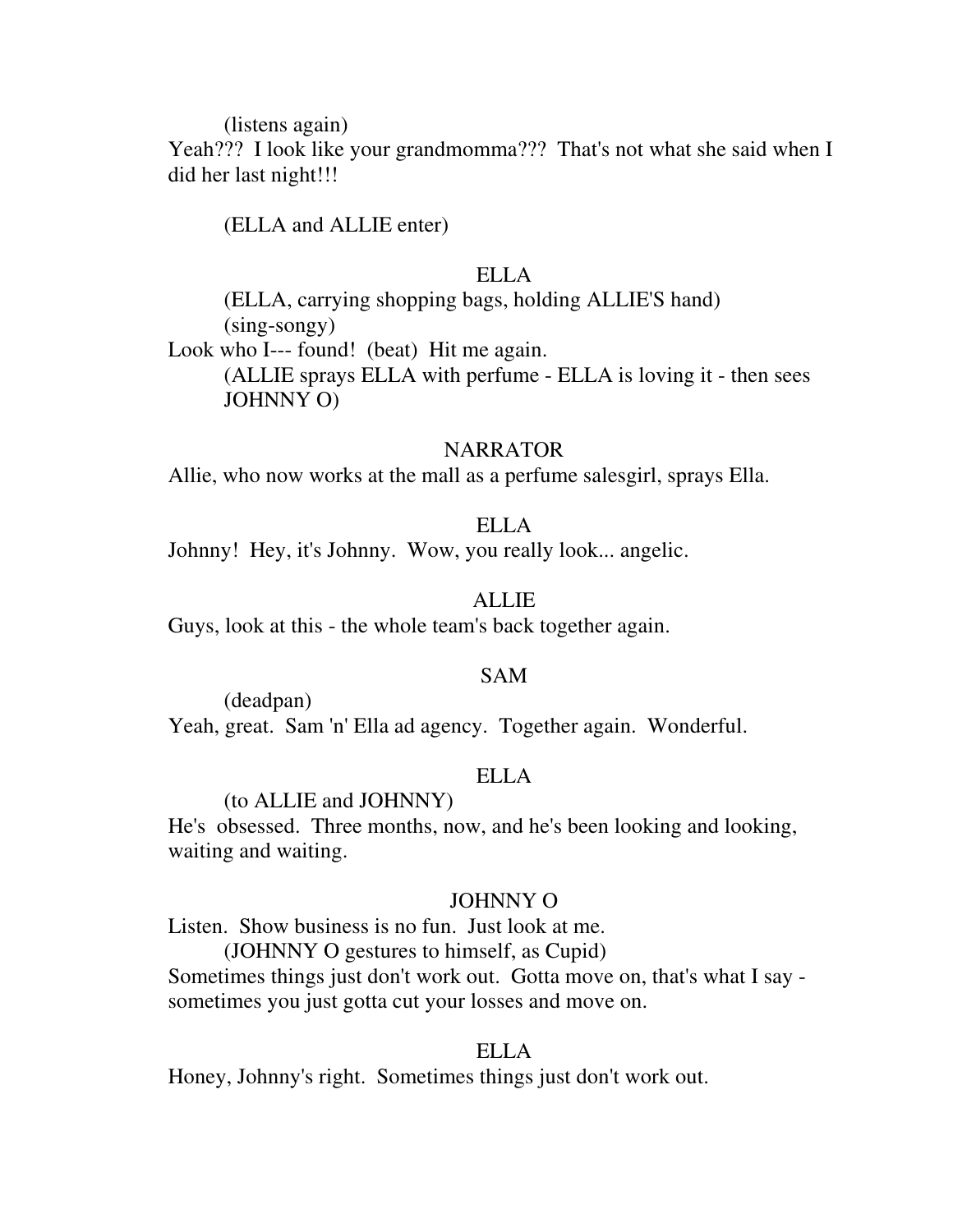#### SAM

Yeah, but there's always a reason *why*, and I just don't see it. (SAM gestures to the cell phone screen) Not one view. Not one comment. Something's just not right.

#### ALLIE

You know what, let me take a look. (SAM hands ALLIE his cell) Hmmmm. Nothing. He's right. Not one hit. Makes no sense. Let me see...

(ALLIE fiddles with the cell buttons)

#### JOHNNY O

Hey, before I forget - I really wanna apologize... you know... for the ending and all.

## ELLA

The ending? What do you mean, dear?

#### JOHNNY O

The ending.

(beat)

(JOHNNY O more emphatically)

The end-ing. You know, I was just upset. Totally unprofessional. Really... I didn't mean any of it.

#### ELLA

Johnny. What are you talking about?

#### JOHNNY O

The ending. *My* ending. (SAM and ELLA look perplexed) You *did* watch the commercial, didn't you?

#### ELLA

Well, *I* wanted to watch it, but Sam said it was perfect - he came back here the night we shot it - put it online - *as is*. I don't even think *he* watched it.

#### SAM

*I* didn't need to watch it. *Other people* needed to watch it.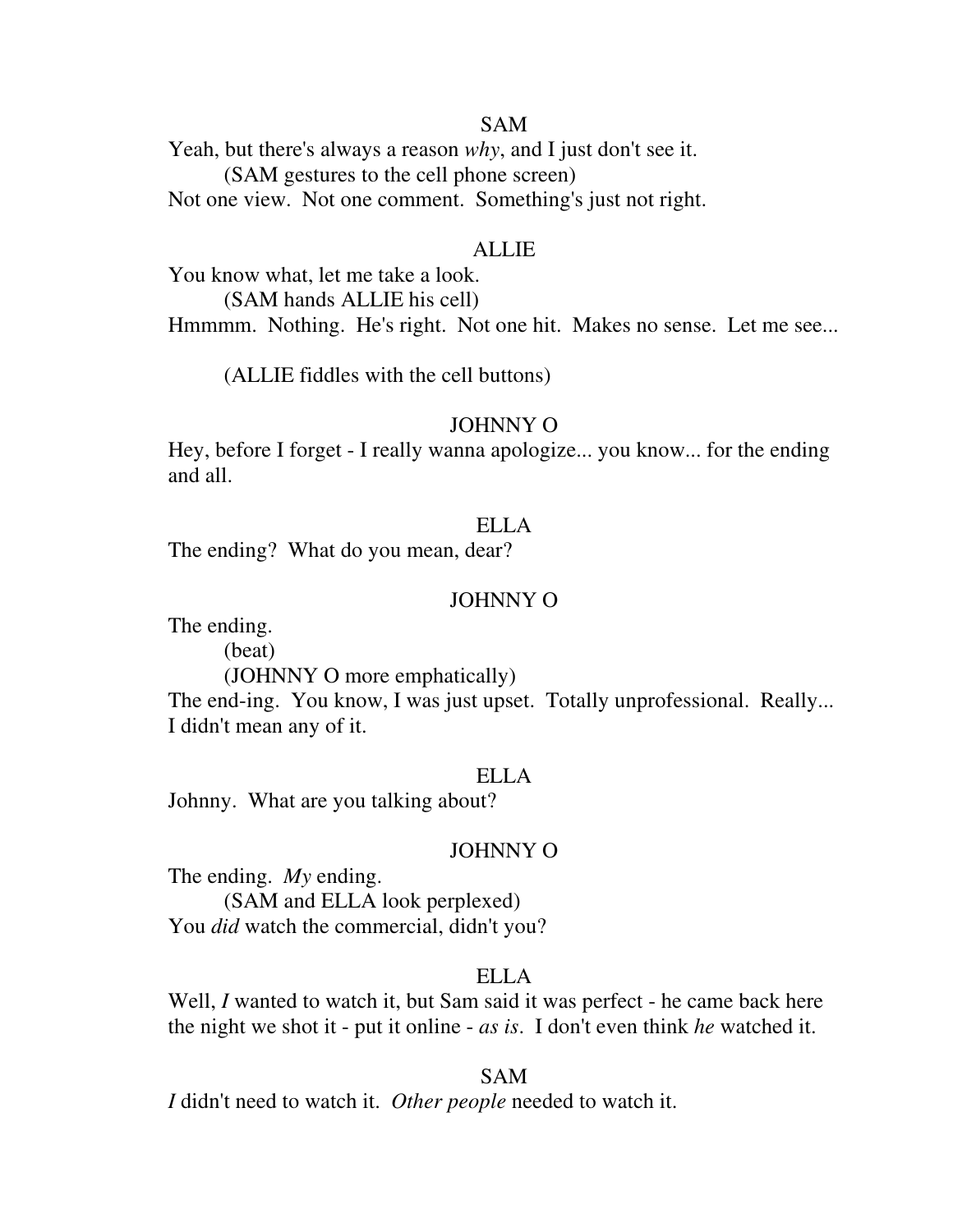## JOHNNY O

(exasperated)

Oh, boy - guys. I think you better watch it. There's something at the end you need to see.

## ALLIE

## (ALLIE hands ELLA the phone)

Here. Let me have it back when you're finished. I think I may see the problem.

 (ELLA has the cell - holding it up for all to see and hear) (ELLA presses 'enter' on the cell) (The commercial plays - the audience hears the audio - SAM, ELLA, and ALLIE are enjoying it) (at the end of the closing jingle, SAM, ELLA, and ALLIE'S expressions change SAM and ELLA are horrified, ALLIE is stunned) (ELLA slowly hands the cell back to ALLIE) (SAM is fuming, breathing heavily, trying to calm himself down)

## ELLA

(ELLA is concerned)

Sam. Honey. At least no one watched it.

 (SAM menacingly approaches JOHNNY O - ALLIE remains staring at the cell screen)

## SAM

(SAM is only focused on JOHNNY O)

(crescendoing)

Are you kidding me? The same effin' thing you did as a kid, you do it again as a grown man? you sick...

## ELLA

 (building anxiety) Sam?

## SAM

...depraved...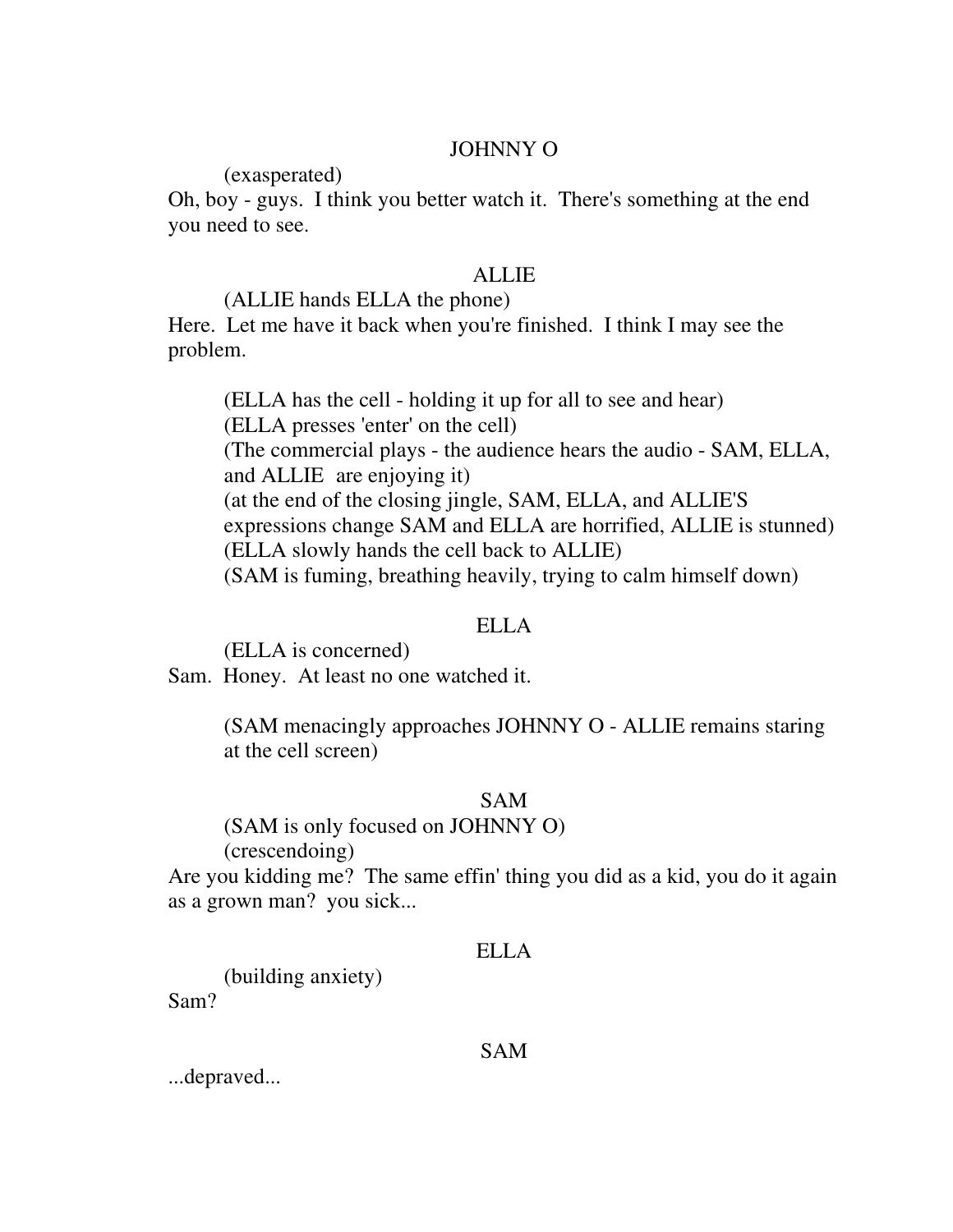| Sam??                 | <b>ELLA</b> |
|-----------------------|-------------|
| vile                  | <b>SAM</b>  |
| Sam???                | <b>ELLA</b> |
|                       | <b>SAM</b>  |
| disgusting<br>Sam???! | <b>ELLA</b> |
|                       | <b>SAM</b>  |
| evil                  | <b>ELLA</b> |
| Sam???!!!             |             |

 (SAM has JOHNNY O cornered - SAM grabs JOHNNY O by the shirt collar, ready to hit him)

(SAM, ELLA, AND JOHNNY O - all speaking at the same time)

| <b>SAM</b> | <b>ALLIE</b>        | <b>ELLA</b>    | <b>JOHNNY O</b> |
|------------|---------------------|----------------|-----------------|
| You ruined | Could you all       | Take it easy,  | Come on         |
| me. You    | just hang on a sec! | Sam - your     | it wasn't that  |
| you son-   | Hang on hang        | pressure, your | big of a        |
| of-a       | on a                | pressure gotta | deal Ella's     |
|            |                     | watch your     | right - your    |
|            |                     | pressure       | pressure I      |
|            |                     |                | said I was      |
|            |                     |                | sorry           |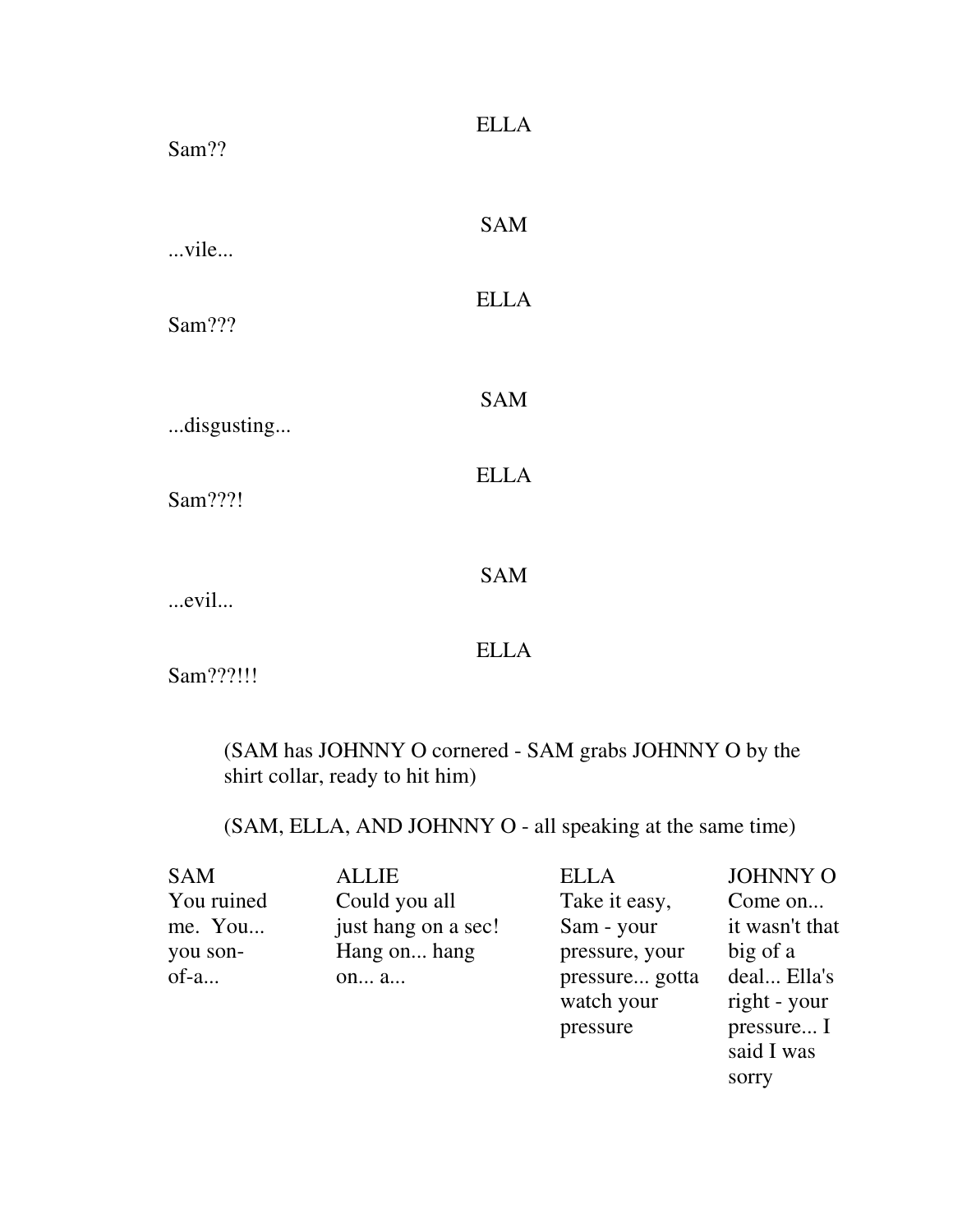(ALLIE cuts through all the noise)

### ALLIE

WHOA, GUYS, TIME OUT!!! (beat) Ah... Here's the problem... (SAM, ELLA, JOHNNY O all quiet down and listen) (ALLIE turns to SAM) Boss - you put it up on youtube, but you didn't make it (ALLIE air quotes)

*public*. No one saw the video - because it's on the privacy setting. (SAM, ELLA, JOHNNY O all look perplexed)

Don'tcha get it... it's not public.

 (ALLIE searching cell screen for the right setting) Ah... here we go... I'll fix it...

SAM, ELLA, JOHNNY O ALLIE No, no, no, don't... Privacy settings are...

(ALLIE clicks the cell screen)

off! Ladies and Gentlemen - we are officially live! (SAM walks away, sits, head in hand. ELLA, ALLIE, and JOHNNY O all huddle around the cell - expectantly) (ALLIE, with building enthusiasm)

Oh, look! One view.

(beat)

## ELLA

Six views.

(beat)

## JOHNNY O

Holy crap, nineteen views!

## SAM

 (SAM, perking up) Really? Go to our website. See if we have any sales.

(ALLIE clicks some more keys on the cell)

## ALLIE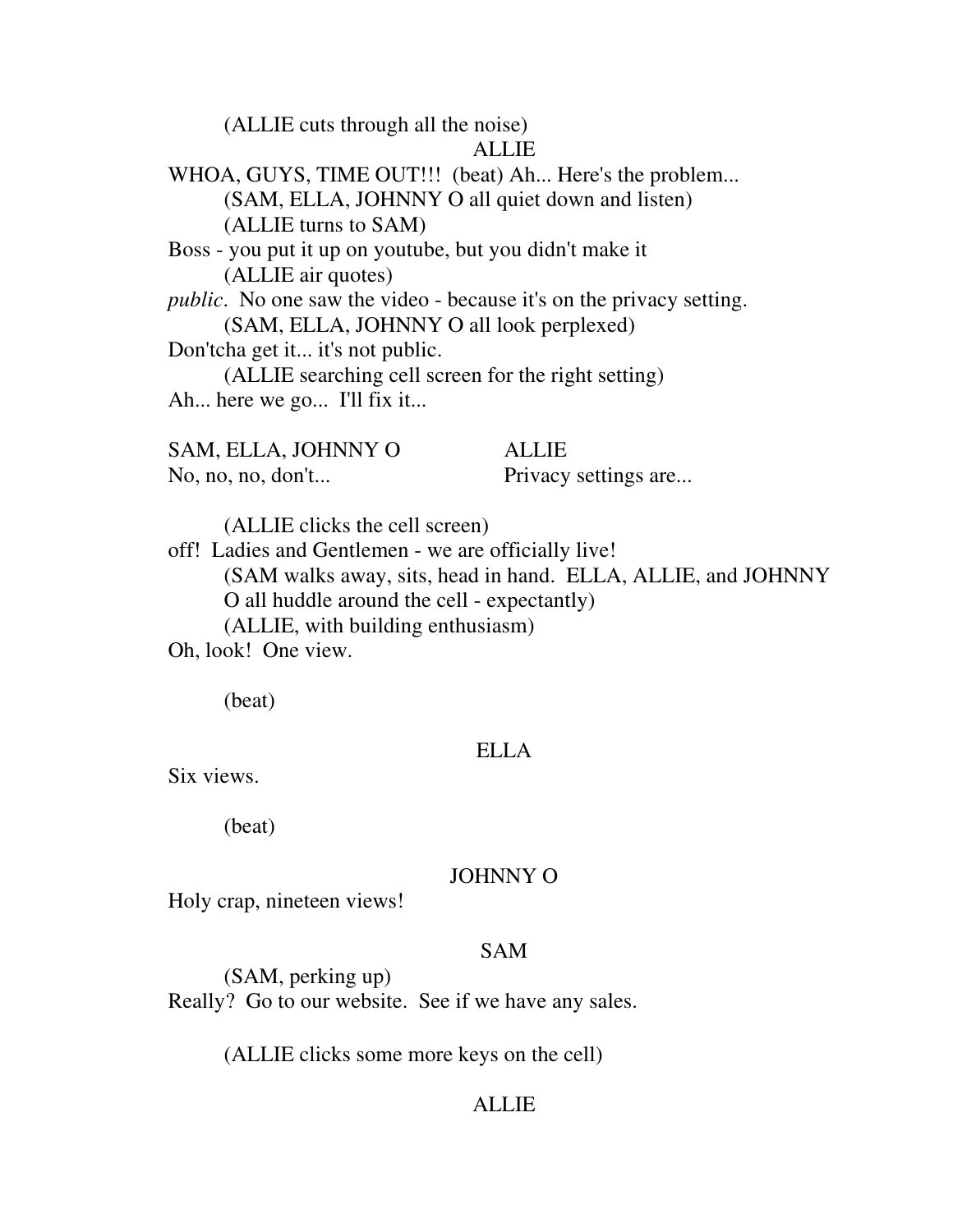Thirty-five sales.

(beat)

## ELLA

Sixty-three.

(beat)

## JOHNNY O

Whoa, ninety-one.

## ELLA

At this rate, in a week's time, we'll have sold... over fifty-thousand bras.

SAM ELLA ALLIE Fifty thousand, Fantastic! We did it! Un-believable! Just amazing! Fifty thousand! (JOHNNY O is strutting around, proud)

> (music plays - SAM, ELLA, ALLIE, and JOHNNY O, all joyously hugging, high fiving, etc...)

## SAM

Hold it.

 (music stops) (SAM, spoken slowly) Did you say "over fifty-thousand bras?" (ELLA shakes head 'yes') (ELLA, ALLIE, and JOHNNY O freeze, looking stunned) (SAM, now his old self - in charge) People, people, don't just stand around - we've got work to do... Johnny, I need you to go to the UPS store and get us a thousand priority boxes (as an aside) and you might want to consider changing first. (JOHNNY O begins changing clothes) Allie, call Maidenform - tell 'em we're gonna need at least five thousand bras, assorted sizes - and trust me, we're not a charity case any longer.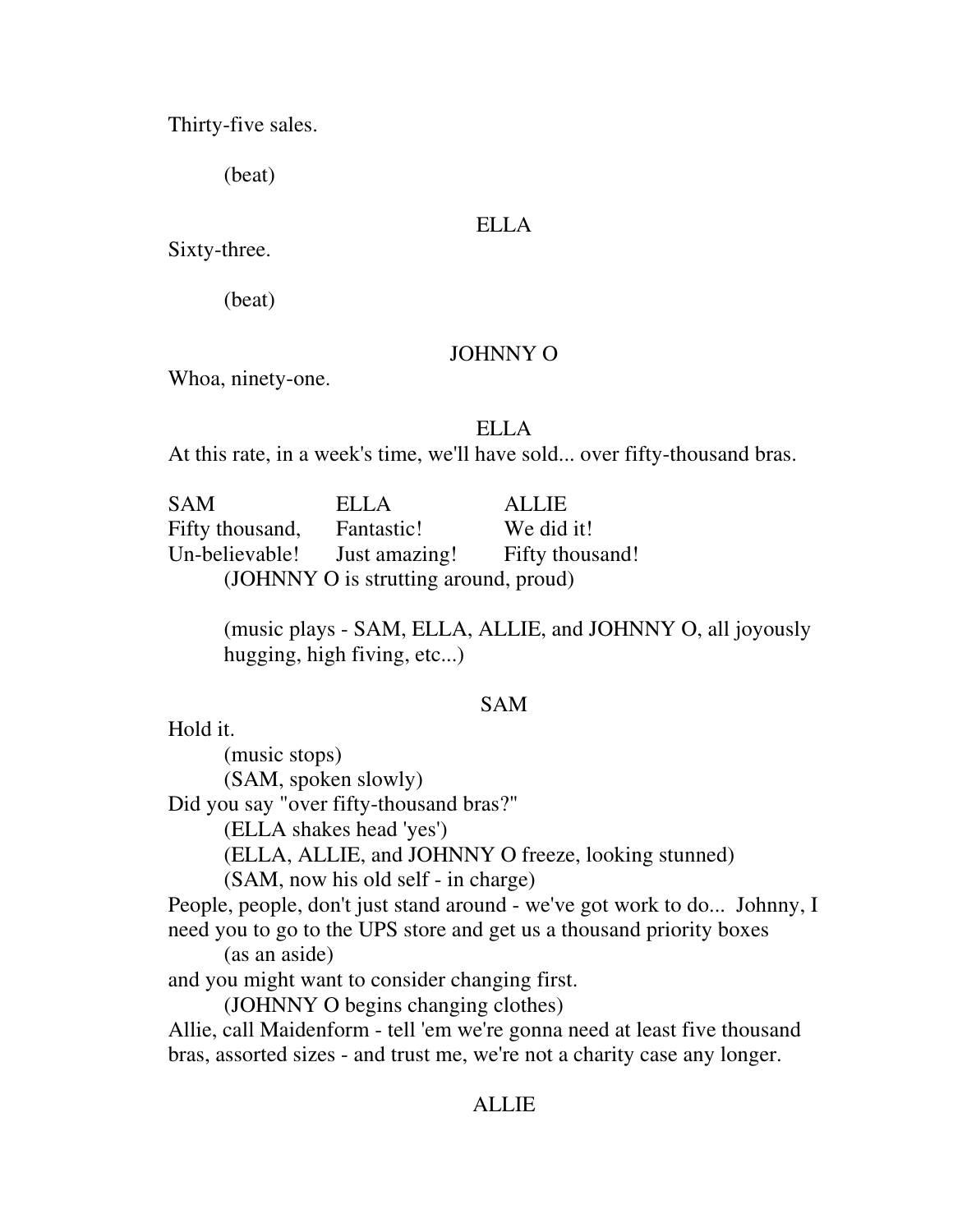(ALLIE gets busy on her cell) You got it, boss!

## SAM

El, you know the drill - we're gonna need pictures, artwork, graphics, start making a list, whatever you need, you got it.

(ELLA starts making a list)

Meanwhile, there's Victoria's Secret. I'm gonna pitch 'em... in person.

(SAM looks upward)

Let see how to approach them.

(SAM starts pacing and talking to himself)

Hello. I'd like to introduce myself. No... I'd like to introduce you to a brand new... no...

(music plays fast - flurry of activity)

## **song 10: short reprise: It's Time For Sam 'n' Ella's Ad Agency To Be Reborn**

### **ALLIE**

## THIS IS JOHNNY'S TIME (JOHNNY O bows)

#### JOHNNY O

THIS IS ALLIES TIME (ALLIE bows)

#### ELLA

THIS IS SAM'S TIME (SAM bows)

#### SAM

THIS IS ELLA'S TIME (ELLA bows)

SAM, ELLA, ALLIE, JOHNNY O THIS IS OUR TIME

SAM, ELLA, ALLIE, JOHNNY O NOW'S THE TIME FOR SAM AND ELLA'S